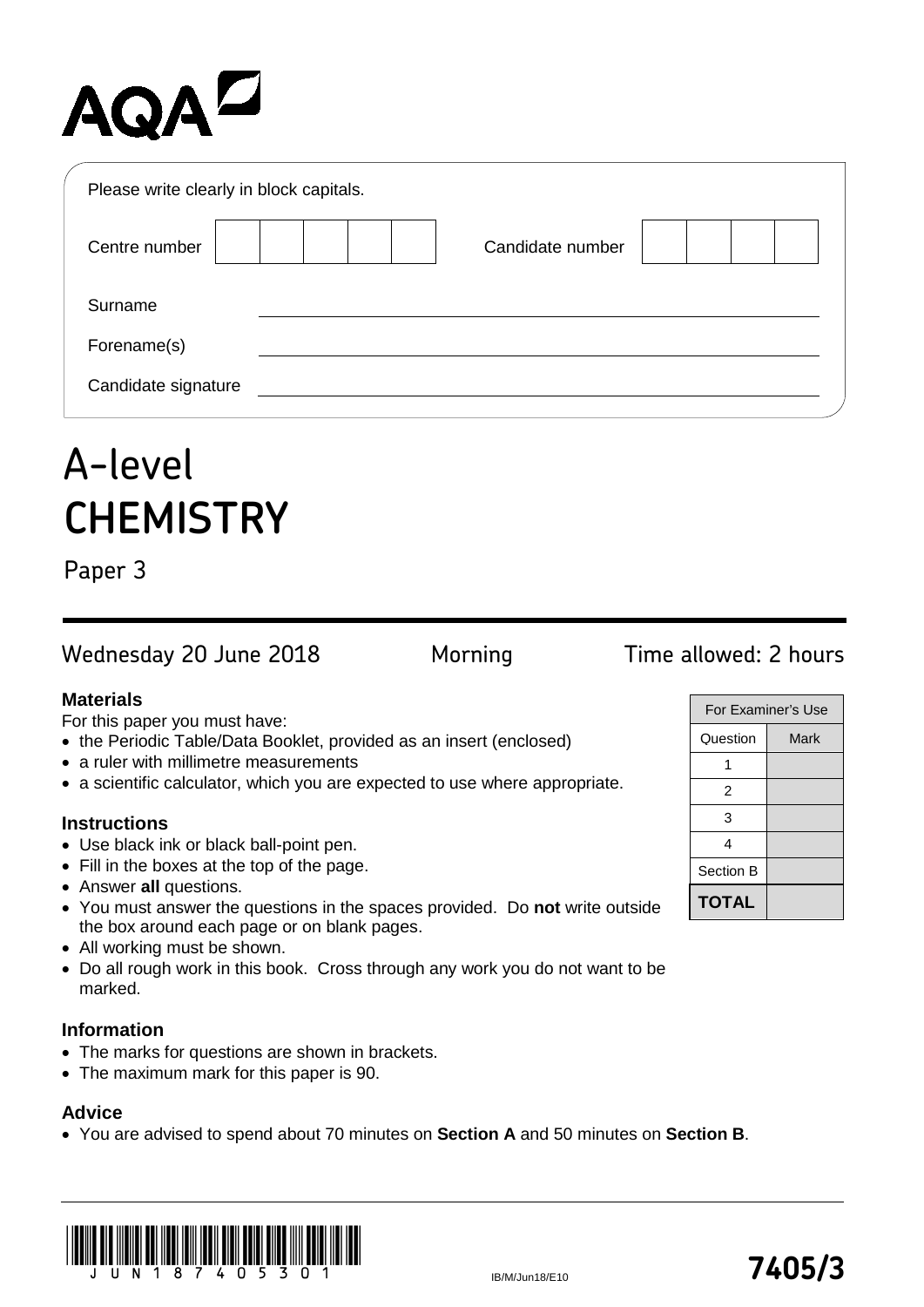|                                       | <b>Section A</b>                                                                                                                                                                       |  |  |  |  |
|---------------------------------------|----------------------------------------------------------------------------------------------------------------------------------------------------------------------------------------|--|--|--|--|
| Answer all questions in this section. |                                                                                                                                                                                        |  |  |  |  |
| $\mathbf 1$<br>0                      | lodide ions are oxidised to iodine by hydrogen peroxide in acidic conditions.                                                                                                          |  |  |  |  |
|                                       | $H_2O_2(aq) + 2H^+(aq) + 2I^-(aq) \rightarrow I_2(aq) + 2H_2O(l)$                                                                                                                      |  |  |  |  |
|                                       | The rate equation for this reaction can be written as                                                                                                                                  |  |  |  |  |
|                                       | rate = $k[H_2O_2]^a[I^-]^b[H^+]^c$                                                                                                                                                     |  |  |  |  |
|                                       | In an experiment to determine the order with respect to $H^*(aq)$ , a reaction mixture is<br>made containing $H^+(aq)$ with a concentration of 0.500 mol dm <sup>-3</sup>              |  |  |  |  |
|                                       | A large excess of both $H_2O_2$ and $I^-$ is used in this reaction mixture so that the rate<br>equation can be simplified to                                                           |  |  |  |  |
|                                       | <i>rate</i> = $k_1[H^*]$ <sup>c</sup>                                                                                                                                                  |  |  |  |  |
|                                       | Explain why the use of a large excess of $H_2O_2$ and $\Gamma$ means that the rate of reaction at<br>a fixed temperature depends only on the concentration of $H^+(aq)$ .<br>[2 marks] |  |  |  |  |
|                                       |                                                                                                                                                                                        |  |  |  |  |
|                                       |                                                                                                                                                                                        |  |  |  |  |
|                                       |                                                                                                                                                                                        |  |  |  |  |
|                                       |                                                                                                                                                                                        |  |  |  |  |
| $\mathbf{2}$<br>$\bf{0}$<br>1         | Samples of the reaction mixture are removed at timed intervals and titrated with alkali<br>to determine the concentration of $H^+(aq)$ .                                               |  |  |  |  |
|                                       | State and explain what must be done to each sample before it is titrated with alkali.<br>[2 marks]                                                                                     |  |  |  |  |
|                                       |                                                                                                                                                                                        |  |  |  |  |
|                                       |                                                                                                                                                                                        |  |  |  |  |
|                                       |                                                                                                                                                                                        |  |  |  |  |
|                                       |                                                                                                                                                                                        |  |  |  |  |
|                                       |                                                                                                                                                                                        |  |  |  |  |
|                                       |                                                                                                                                                                                        |  |  |  |  |

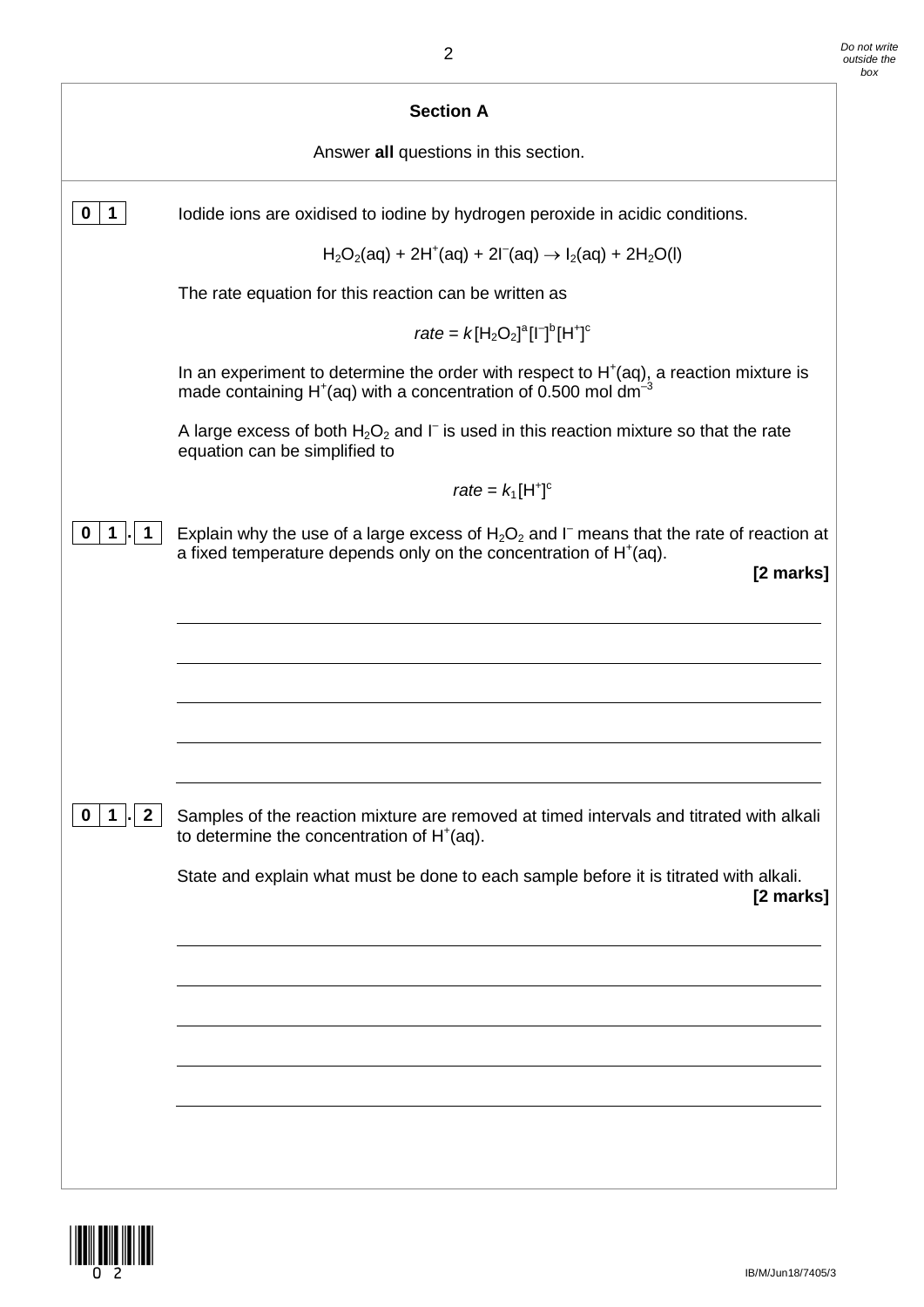



IB/M/Jun18/7405/3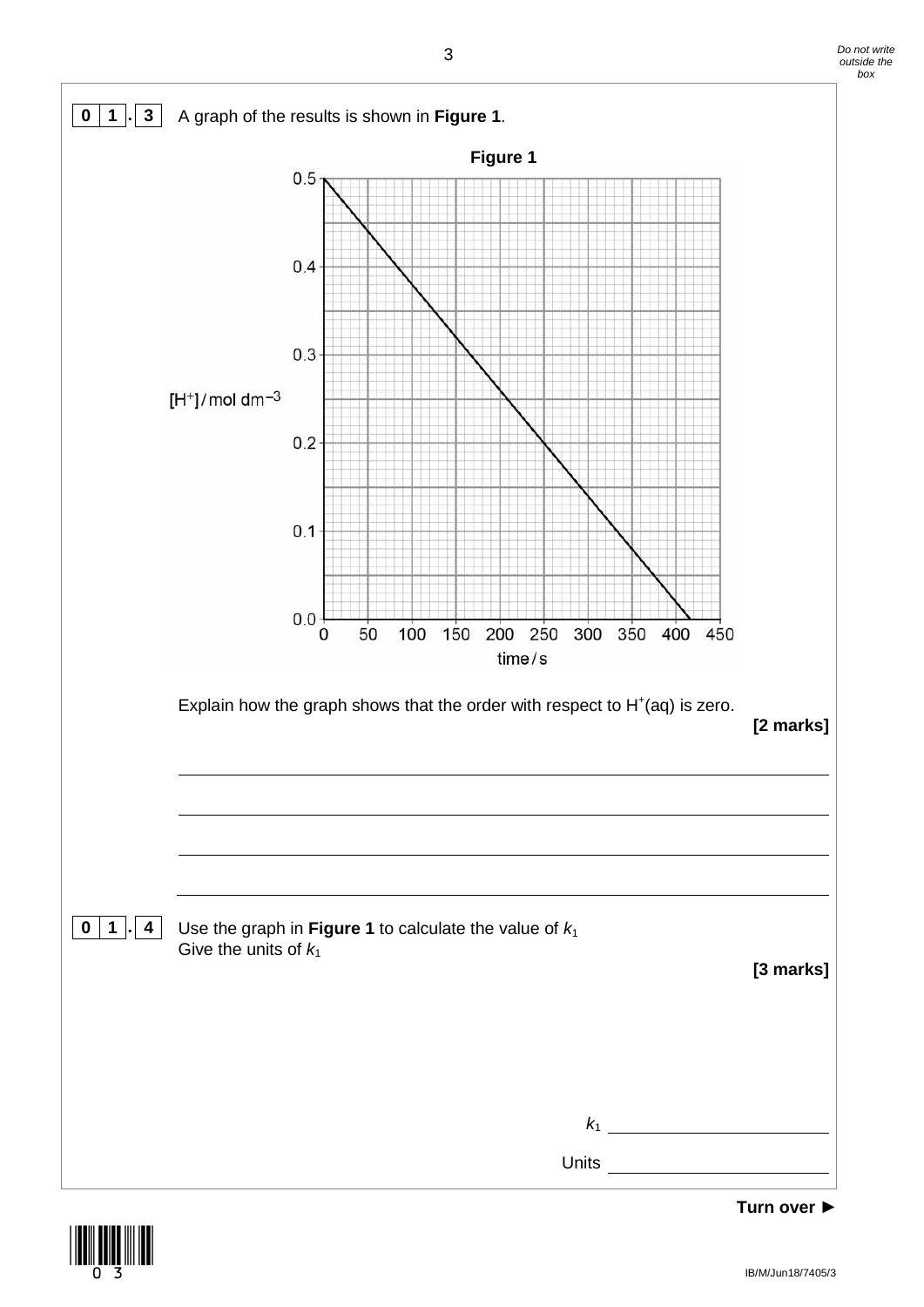

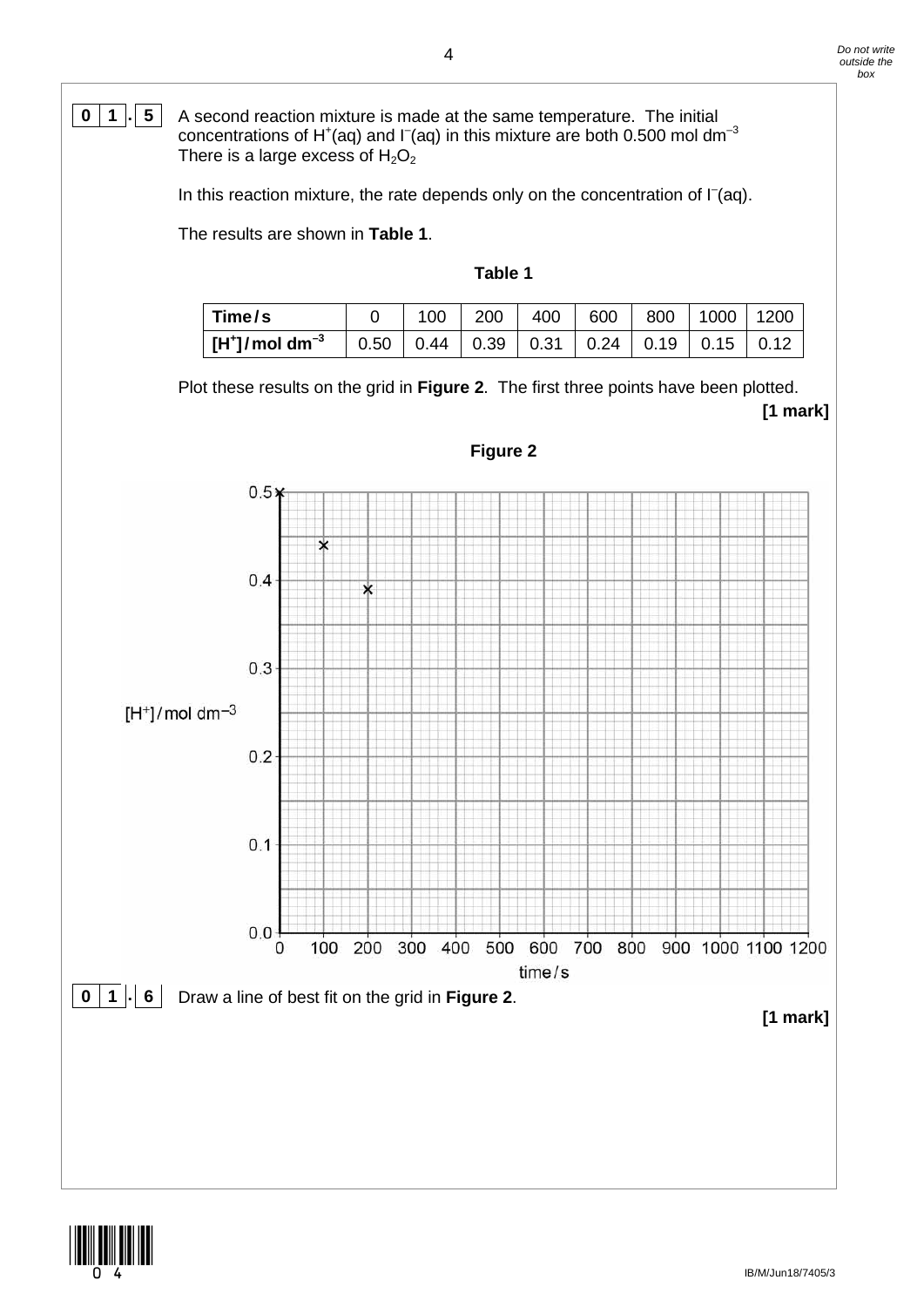

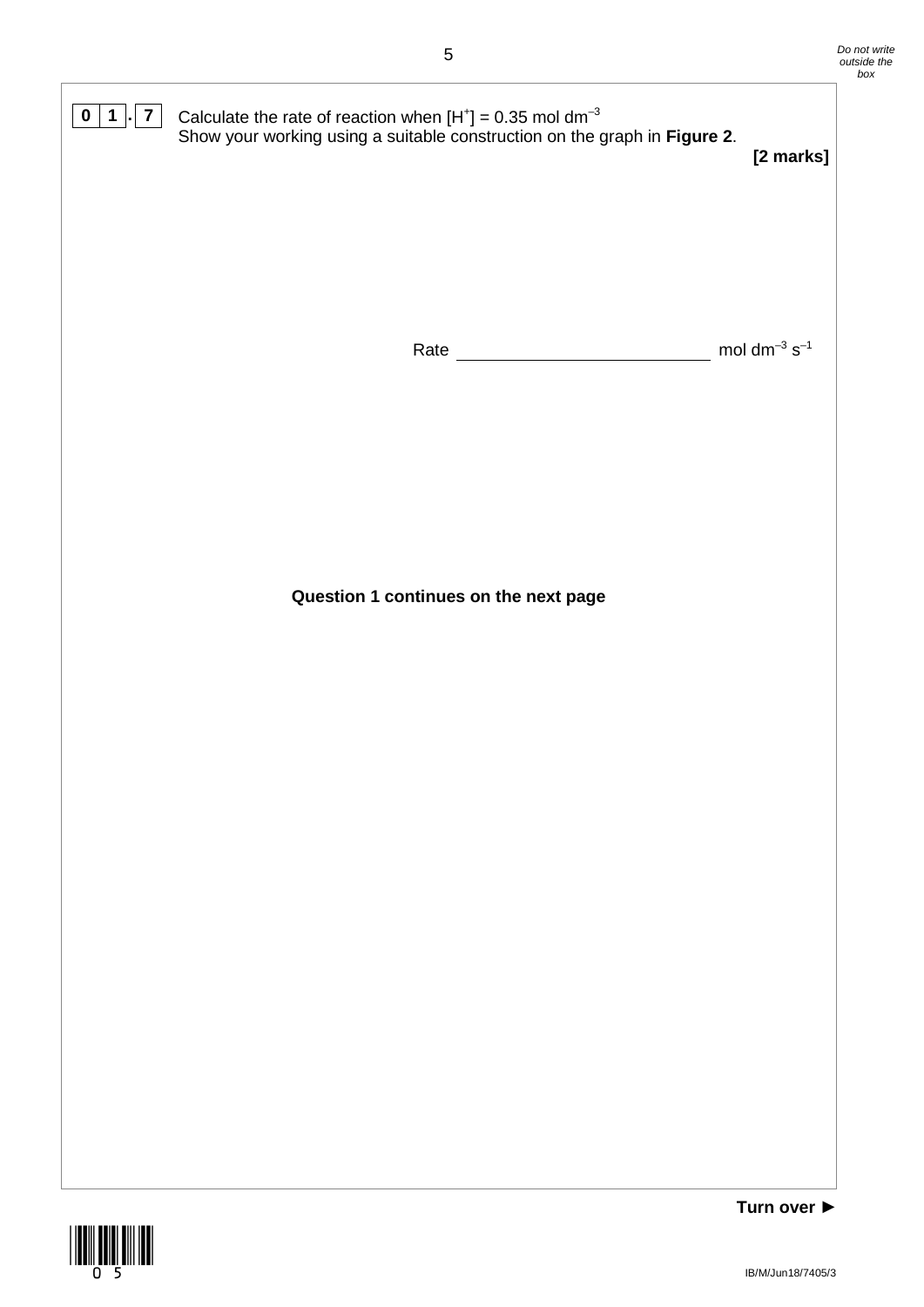| 8<br>0<br>1 | A general equation for a reaction is shown.                                                                                                                                                                                       |  |  |  |
|-------------|-----------------------------------------------------------------------------------------------------------------------------------------------------------------------------------------------------------------------------------|--|--|--|
|             | $A(aq) + B(aq) + C(aq) \rightarrow D(aq) + E(aq)$                                                                                                                                                                                 |  |  |  |
|             | In aqueous solution, A, B, C and D are all colourless but E is dark blue.                                                                                                                                                         |  |  |  |
|             | A reagent $(X)$ is available that reacts rapidly with $E$ . This means that, if a small<br>amount of $X$ is included in the initial reaction mixture, it will react with any $E$ produced<br>until all of the X has been used up. |  |  |  |
|             | Explain, giving brief experimental details, how you could use a series of experiments<br>to determine the order of this reaction with respect to A. In each experiment you                                                        |  |  |  |
|             | should obtain a measure of the initial rate of reaction.<br>[6 marks]                                                                                                                                                             |  |  |  |
|             |                                                                                                                                                                                                                                   |  |  |  |
|             |                                                                                                                                                                                                                                   |  |  |  |
|             |                                                                                                                                                                                                                                   |  |  |  |
|             |                                                                                                                                                                                                                                   |  |  |  |
|             |                                                                                                                                                                                                                                   |  |  |  |
|             |                                                                                                                                                                                                                                   |  |  |  |
|             |                                                                                                                                                                                                                                   |  |  |  |
|             |                                                                                                                                                                                                                                   |  |  |  |
|             |                                                                                                                                                                                                                                   |  |  |  |
|             |                                                                                                                                                                                                                                   |  |  |  |
|             |                                                                                                                                                                                                                                   |  |  |  |
|             |                                                                                                                                                                                                                                   |  |  |  |
|             |                                                                                                                                                                                                                                   |  |  |  |
|             |                                                                                                                                                                                                                                   |  |  |  |
|             |                                                                                                                                                                                                                                   |  |  |  |
|             |                                                                                                                                                                                                                                   |  |  |  |
|             |                                                                                                                                                                                                                                   |  |  |  |
|             |                                                                                                                                                                                                                                   |  |  |  |
|             |                                                                                                                                                                                                                                   |  |  |  |
|             |                                                                                                                                                                                                                                   |  |  |  |

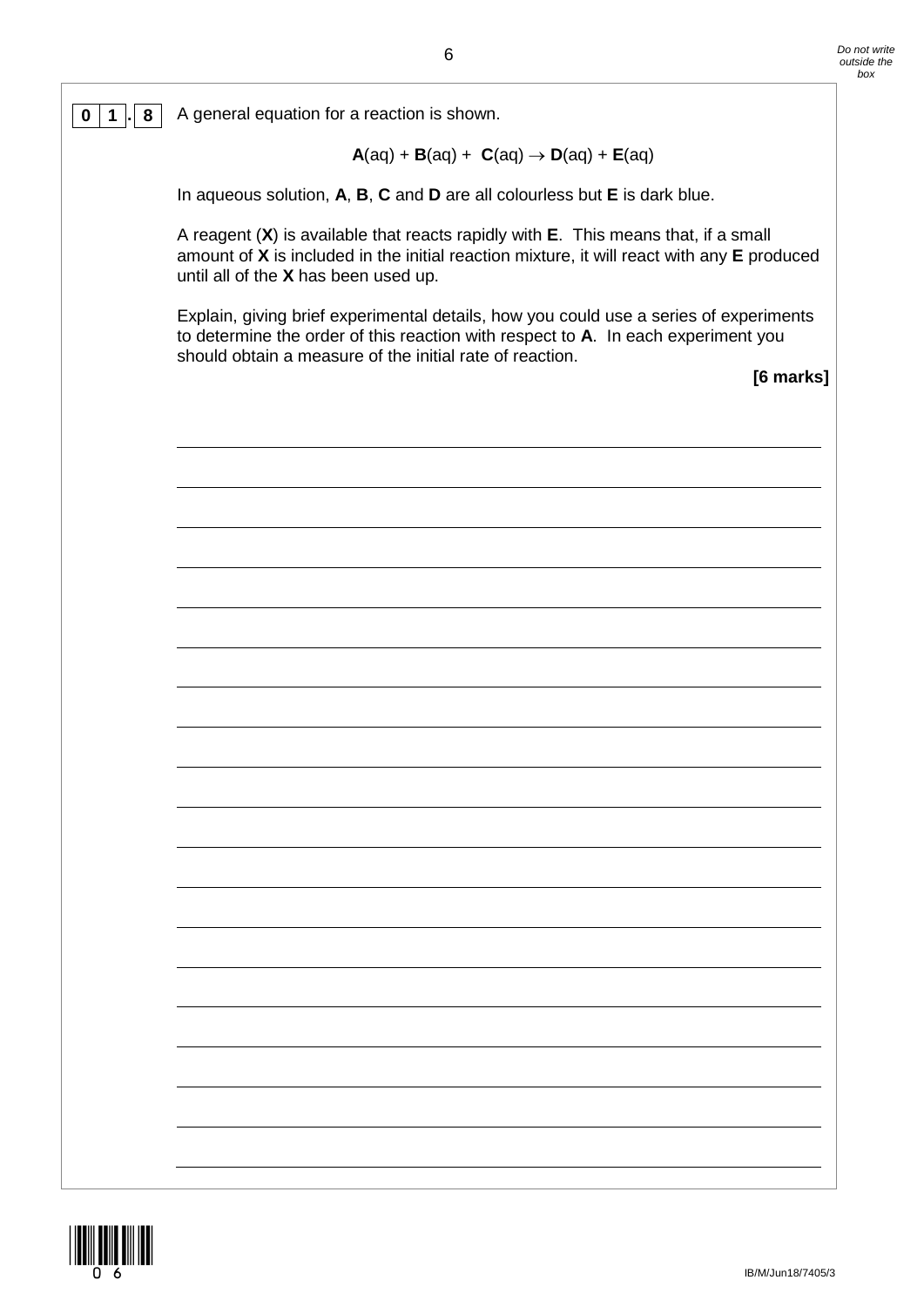



**19**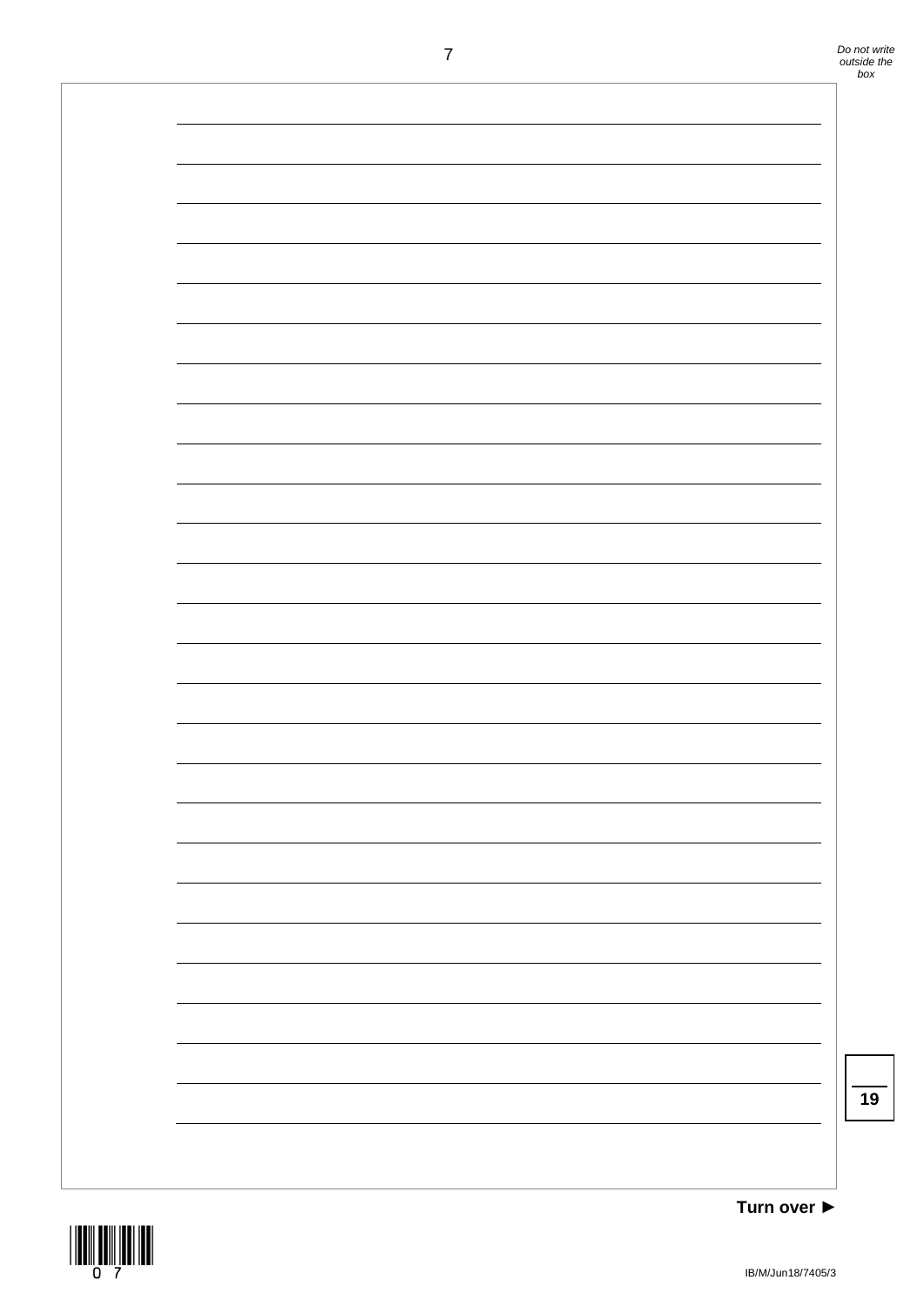| $\mathbf{2}$<br>0                   |                                     |        | The elements sodium to sulfur in Period 3 all react with oxygen to form oxides.                                                                                                                                 |                                           |         |            |           |
|-------------------------------------|-------------------------------------|--------|-----------------------------------------------------------------------------------------------------------------------------------------------------------------------------------------------------------------|-------------------------------------------|---------|------------|-----------|
| $2$   1<br>0                        | sodium is heated in oxygen.         |        | Give an equation and two observations made for the reaction that occurs when                                                                                                                                    |                                           |         |            | [2 marks] |
|                                     | Equation                            |        | <u> 1980 - Johann Barn, amerikan besteman besteman besteman besteman besteman besteman besteman besteman bestema</u><br>Observation 1                                                                           |                                           |         |            |           |
| $2$ . 2<br>$\mathbf 0$              | phosphorus is heated in oxygen.     |        | Give an equation and one observation made for the reaction that occurs when                                                                                                                                     |                                           |         |            | [2 marks] |
| 2 <sub>1</sub><br>$\mathbf{3}$<br>0 | Equation<br>Observation<br>Table 2. |        | <u>and the state of the state of the state of the state of the state of the state of the state of the state of th</u><br>The melting points of the highest oxides of the elements sodium to sulfur are shown in |                                           |         |            |           |
|                                     |                                     |        |                                                                                                                                                                                                                 | <b>Table 2</b><br><b>Highest oxide of</b> |         |            |           |
|                                     |                                     | sodium | magnesium                                                                                                                                                                                                       | aluminium                                 | silicon | phosphorus | sulfur    |
|                                     | <b>Melting</b><br>point/K           | 1548   | 3125                                                                                                                                                                                                            | 2345                                      | 1883    | 573        | 290       |
|                                     |                                     |        | Explain the increase in melting point from sodium oxide to magnesium oxide.                                                                                                                                     |                                           |         |            | [2 marks] |
|                                     |                                     |        |                                                                                                                                                                                                                 |                                           |         |            |           |
|                                     |                                     |        |                                                                                                                                                                                                                 |                                           |         |            |           |
|                                     |                                     |        |                                                                                                                                                                                                                 |                                           |         |            |           |

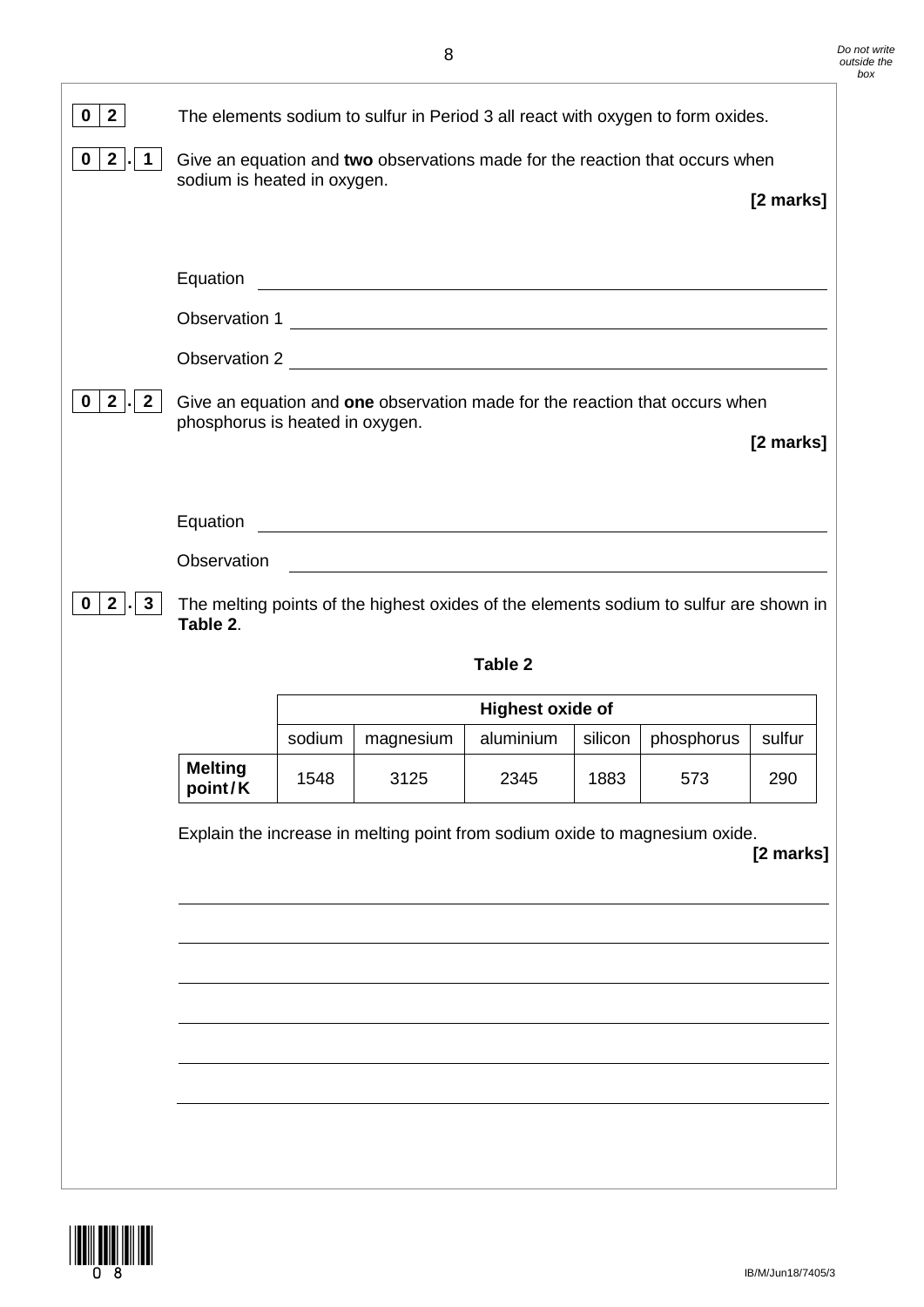| $\overline{\mathbf{2}}$<br>0<br>4    | Explain why the melting point of the oxide of silicon is much higher than that of the<br>highest oxide of phosphorus.                                                                                                  | [3 marks] |
|--------------------------------------|------------------------------------------------------------------------------------------------------------------------------------------------------------------------------------------------------------------------|-----------|
|                                      | and the control of the control of the control of the control of the control of the control of the control of the                                                                                                       |           |
| $5\phantom{.0}$<br>$\mathbf{2}$<br>0 | A sample of the highest oxide of phosphorus was prepared in a laboratory.<br>Describe a method for determining the melting point of the sample.<br>State how the result obtained could be used to evaluate its purity. |           |
|                                      |                                                                                                                                                                                                                        | [3 marks] |
|                                      |                                                                                                                                                                                                                        |           |
|                                      |                                                                                                                                                                                                                        |           |



**12**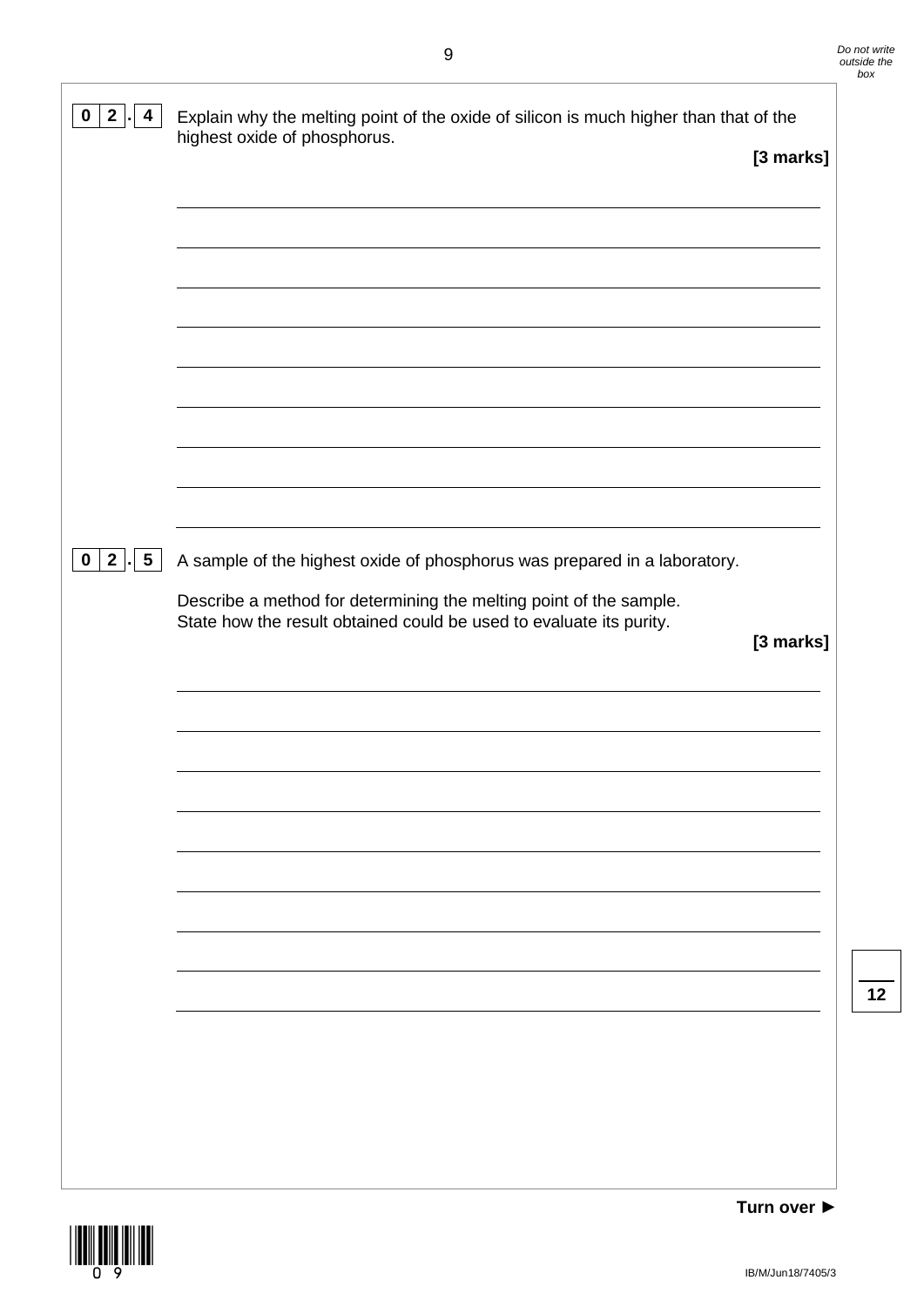**0**  $\boxed{3}$  Cyclohexene (boiling point = 83 °C) can be prepared by the dehydration of cyclohexanol (boiling point = 161°C) using concentrated phosphoric acid.



A student prepared cyclohexene by placing 10 cm<sup>3</sup> of cyclohexanol (density =  $0.96$  g cm<sup>-3</sup>) into a round-bottomed flask.

 $3 \text{ cm}^3$  of concentrated phosphoric acid were then carefully added to the flask. The student added a few anti-bumping granules and set up the apparatus shown in **Figure 3**.



- The student heated the mixture and collected the liquid that distilled at temperatures below 100°C
- The distillate was poured into a separating funnel and washed by shaking with sodium carbonate solution.
- Periodically, the separating funnel was inverted and the tap opened.
- The aqueous layer was discarded and the final organic product was dried using anhydrous calcium chloride.
- After the product was dried, the drying agent was removed by filtration under reduced pressure.

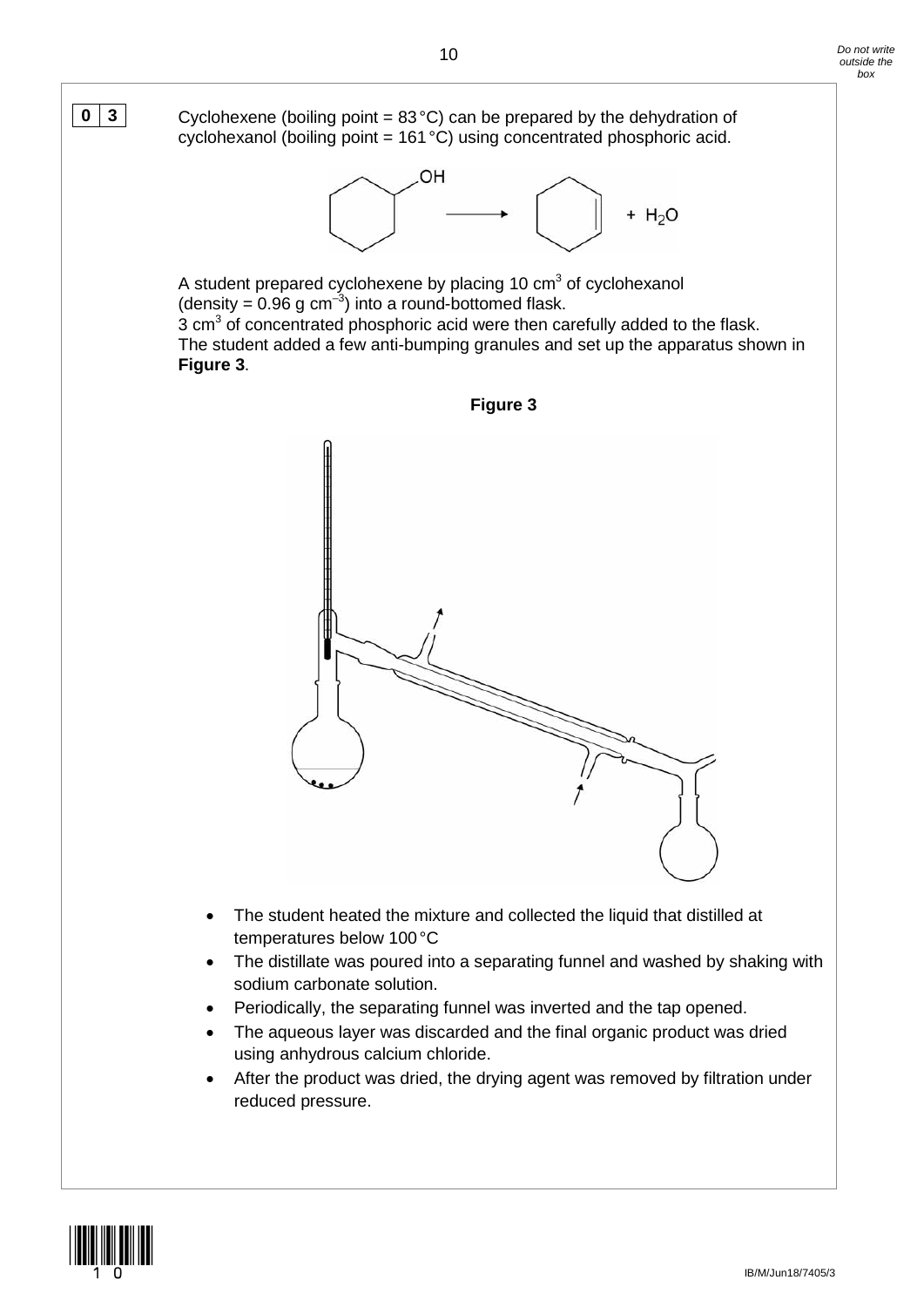| 3<br>U                            | The student collected 5.97 g of cyclohexene in the experiment.                                       |
|-----------------------------------|------------------------------------------------------------------------------------------------------|
|                                   | Calculate the percentage yield of cyclohexene.<br>[3 marks]                                          |
|                                   |                                                                                                      |
|                                   |                                                                                                      |
|                                   |                                                                                                      |
|                                   |                                                                                                      |
|                                   | Percentage yield<br>%                                                                                |
| $3$ .<br>$\mathbf{2}$<br>$\bf{0}$ | Describe a test-tube reaction, on the product, to show that the cyclohexanol had been<br>dehydrated. |
|                                   | State what you would observe.<br>[2 marks]                                                           |
|                                   |                                                                                                      |
|                                   |                                                                                                      |
| $3\phantom{a}$<br>3<br>0          | Suggest why sodium carbonate solution was used to wash the distillate.<br>$[1$ mark]                 |
|                                   |                                                                                                      |
| $\mathbf{3}$<br>$\mathbf 0$<br>4  | Explain why it is important to open the tap of the separating funnel periodically.<br>$[1$ mark]     |
|                                   |                                                                                                      |
|                                   |                                                                                                      |
|                                   | Question 3 continues on the next page                                                                |

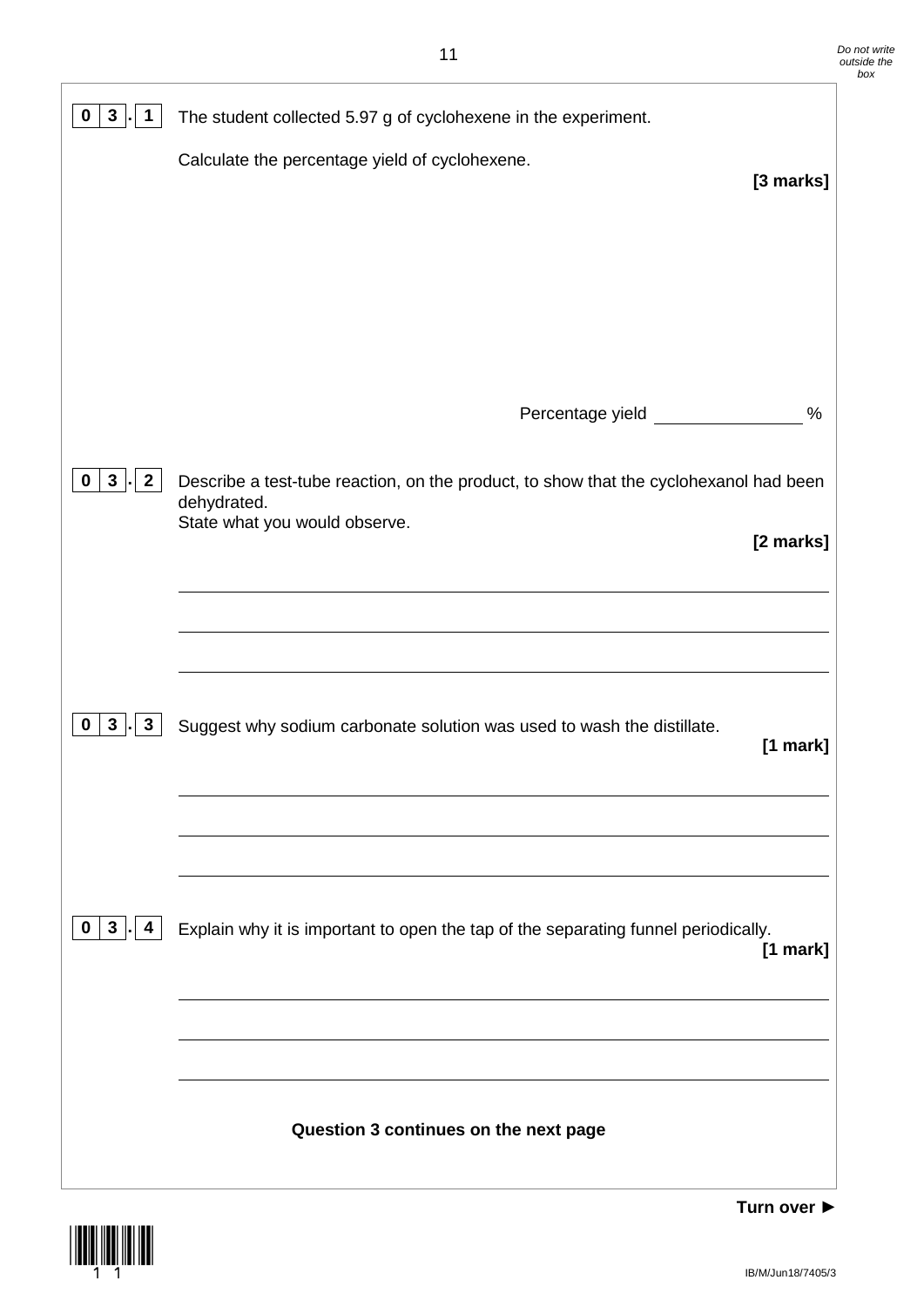**0 3 . 5** Give a property of anhydrous calcium chloride, other than its ability to absorb water, that makes it suitable as a drying agent in this preparation. **[1 mark] 0 3 . 6** Describe the apparatus used to remove the drying agent by filtration under reduced pressure. Your description of the apparatus can be either a labelled diagram **or** a description in words. **[2 marks]**

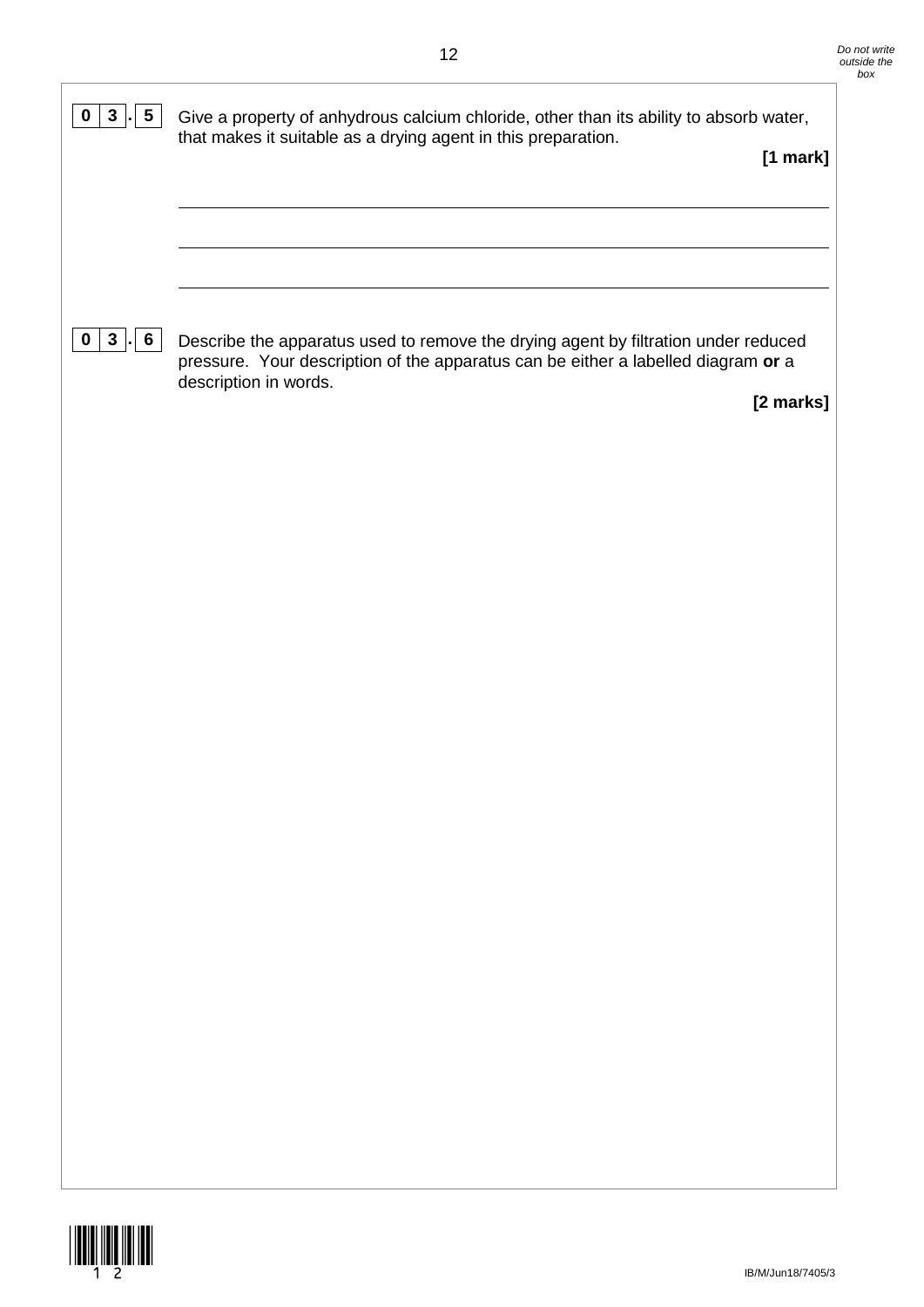| $3\phantom{a}$<br>0<br>$\mathbf{7}$ | A sample of cyclohexene has been contaminated with cyclohexanol. The<br>cyclohexene can be separated from the cyclohexanol by column chromatography.<br>Silica gel is used as the stationary phase and hexane as the mobile phase. |
|-------------------------------------|------------------------------------------------------------------------------------------------------------------------------------------------------------------------------------------------------------------------------------|
|                                     | Explain why cyclohexene has a shorter retention time than cyclohexanol.<br>[2 marks]                                                                                                                                               |
|                                     |                                                                                                                                                                                                                                    |
|                                     |                                                                                                                                                                                                                                    |
| 0   3     8                         | Explain how an infrared spectrum would confirm that the cyclohexene obtained from<br>the chromatography column did not contain any cyclohexanol.<br>[1 mark]                                                                       |
|                                     |                                                                                                                                                                                                                                    |
|                                     |                                                                                                                                                                                                                                    |
|                                     | Turn over for the next question                                                                                                                                                                                                    |
|                                     |                                                                                                                                                                                                                                    |
|                                     |                                                                                                                                                                                                                                    |
|                                     |                                                                                                                                                                                                                                    |



**13**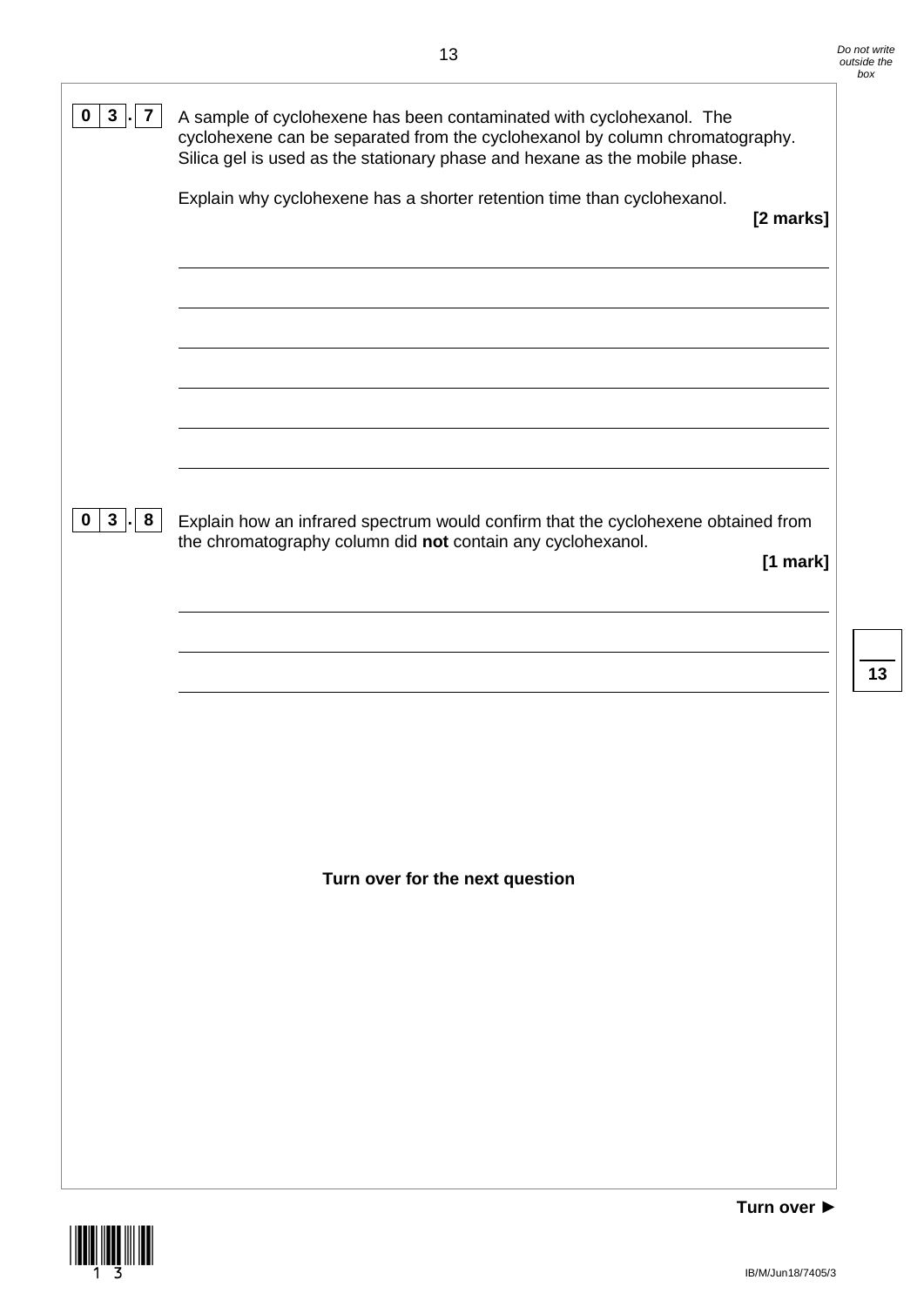

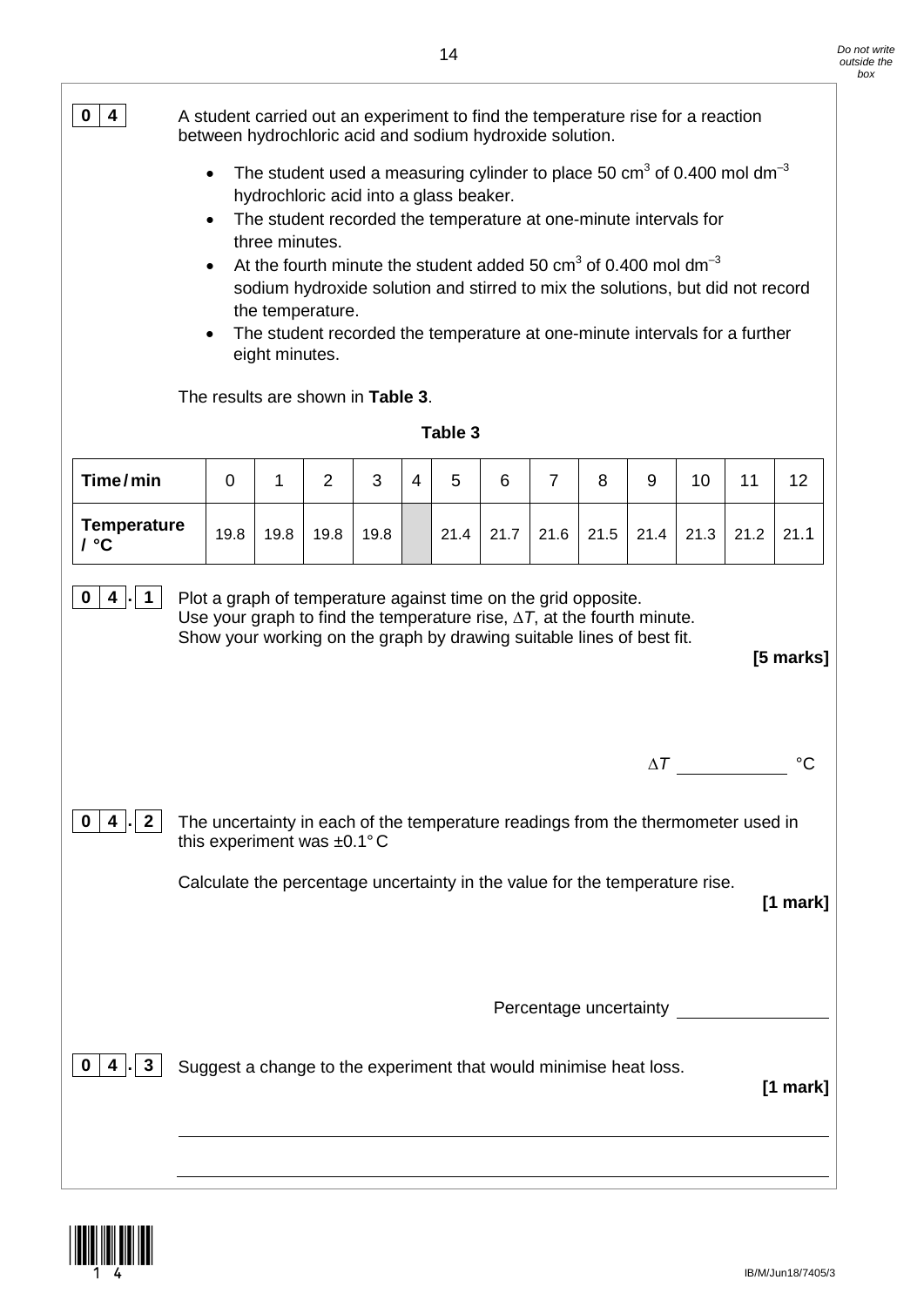

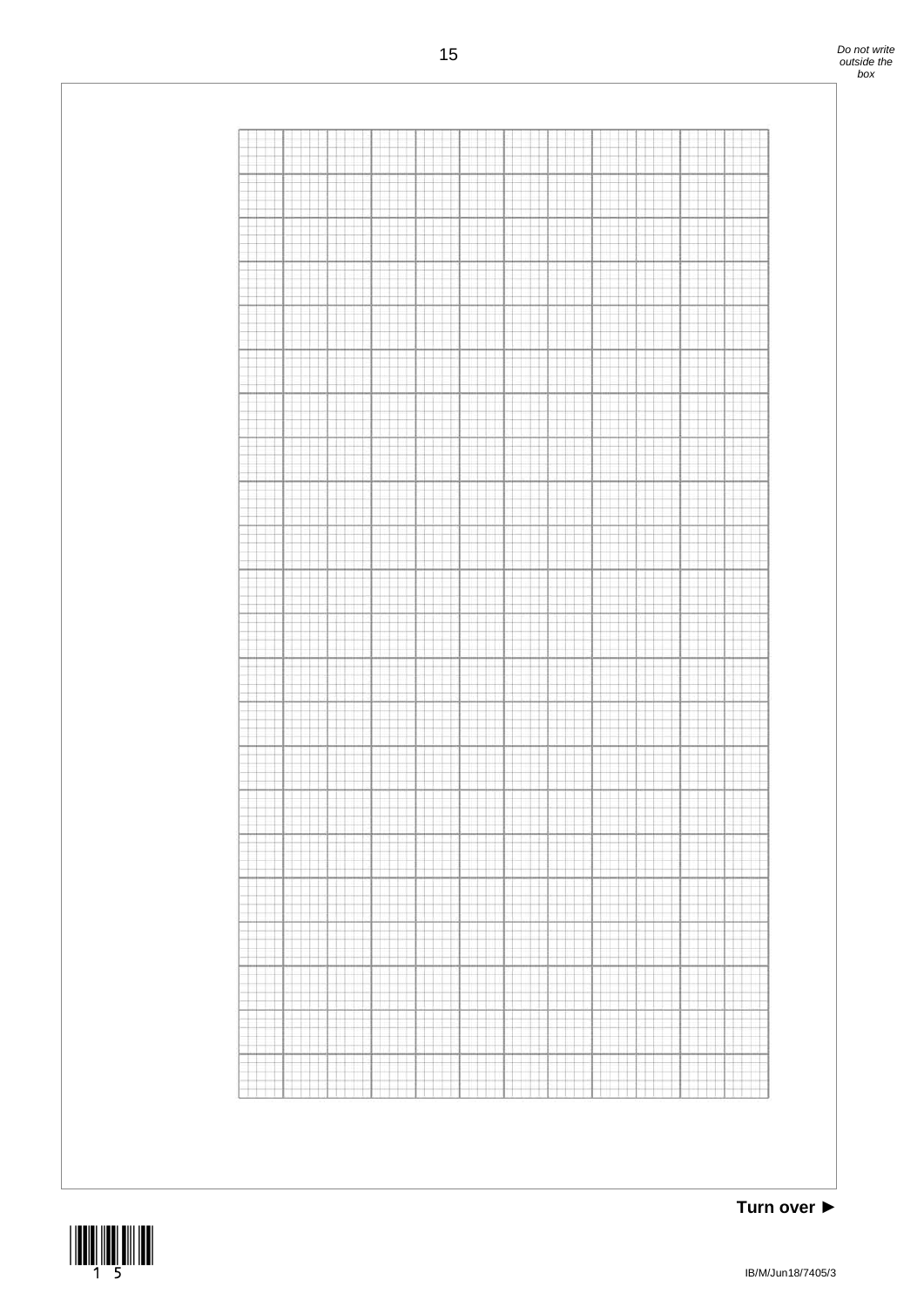|    | Suggest and explain another change to the experiment that would decrease the<br>percentage uncertainty in the use of the same thermometer.<br>[2 marks]                                                                                                                                                                                                                                                                                                                                                                                                                                                                                                                                                                                                                                                      |  |
|----|--------------------------------------------------------------------------------------------------------------------------------------------------------------------------------------------------------------------------------------------------------------------------------------------------------------------------------------------------------------------------------------------------------------------------------------------------------------------------------------------------------------------------------------------------------------------------------------------------------------------------------------------------------------------------------------------------------------------------------------------------------------------------------------------------------------|--|
| 5. | A second student completed an experiment to determine the enthalpy of neutralisation<br>for the reaction between ethanedioic acid solution (HOOCCOOH) and potassium<br>hydroxide solution.<br>The student added 25 $cm3$ of 0.80 mol dm <sup>-3</sup> ethanedioic acid solution to 75 $cm3$ of<br>0.60 mol dm <sup>-3</sup> potassium hydroxide solution.<br>The temperature increased by 3.2 °C<br>Give an equation for the reaction between ethanedioic acid solution and potassium<br>hydroxide solution.<br>Calculate the enthalpy change $(\Delta H)$ per mole of water formed in this reaction.<br>Assume that the specific heat capacity of the reaction mixture is $4.2 \text{ J K}^{-1} \text{ g}^{-1}$<br>Assume that the density of the reaction mixture is 1.00 $q \text{ cm}^{-3}$<br>[5 marks] |  |
|    | Equation                                                                                                                                                                                                                                                                                                                                                                                                                                                                                                                                                                                                                                                                                                                                                                                                     |  |
|    | $kJ$ mol <sup>-1</sup><br>$\Delta H$                                                                                                                                                                                                                                                                                                                                                                                                                                                                                                                                                                                                                                                                                                                                                                         |  |

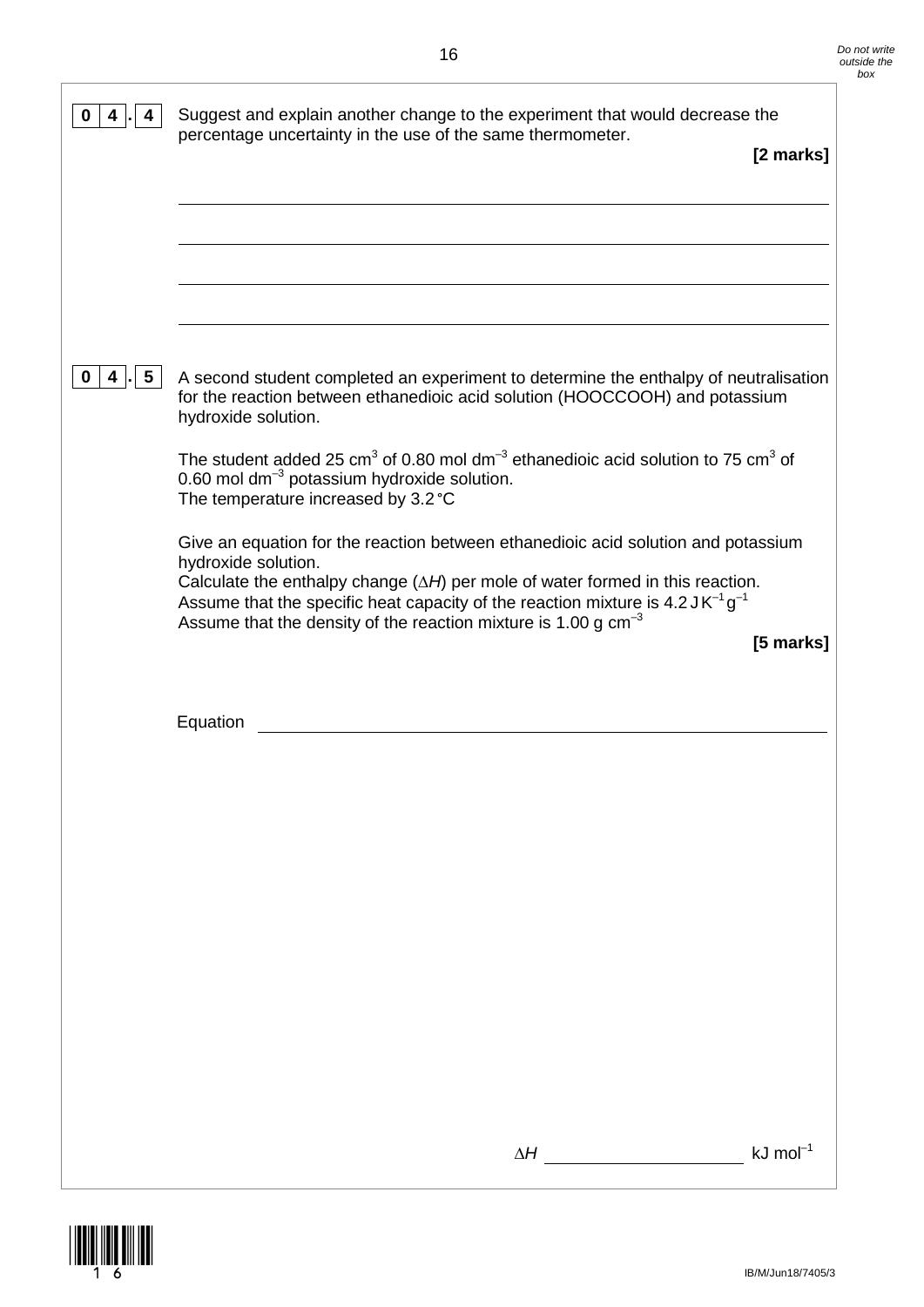**16**

| $\mathbf 0$<br>$4$ .<br>6 | In a similar experiment to that in Question 04.5, the enthalpy of neutralisation for the<br>reaction between sulfuric acid and potassium hydroxide solution was found to be<br>$-57.0$ kJ mol <sup>-1</sup> per mole of water formed. |
|---------------------------|---------------------------------------------------------------------------------------------------------------------------------------------------------------------------------------------------------------------------------------|
|                           | Suggest an explanation for the difference between this value and your answer to<br>Question 04.5.<br>(If you were unable to obtain an answer to Question 04.5 you should assume a value                                               |
|                           | of $-28.5$ kJ mol <sup>-1</sup> . This is <b>not</b> the correct answer.)<br>[2 marks]                                                                                                                                                |
|                           |                                                                                                                                                                                                                                       |
|                           |                                                                                                                                                                                                                                       |
|                           |                                                                                                                                                                                                                                       |
|                           |                                                                                                                                                                                                                                       |
|                           |                                                                                                                                                                                                                                       |
|                           |                                                                                                                                                                                                                                       |
|                           |                                                                                                                                                                                                                                       |
|                           |                                                                                                                                                                                                                                       |
|                           | <b>Turn over for Section B</b>                                                                                                                                                                                                        |
|                           |                                                                                                                                                                                                                                       |
|                           |                                                                                                                                                                                                                                       |
|                           |                                                                                                                                                                                                                                       |
|                           |                                                                                                                                                                                                                                       |
|                           |                                                                                                                                                                                                                                       |
|                           |                                                                                                                                                                                                                                       |
|                           |                                                                                                                                                                                                                                       |
|                           |                                                                                                                                                                                                                                       |

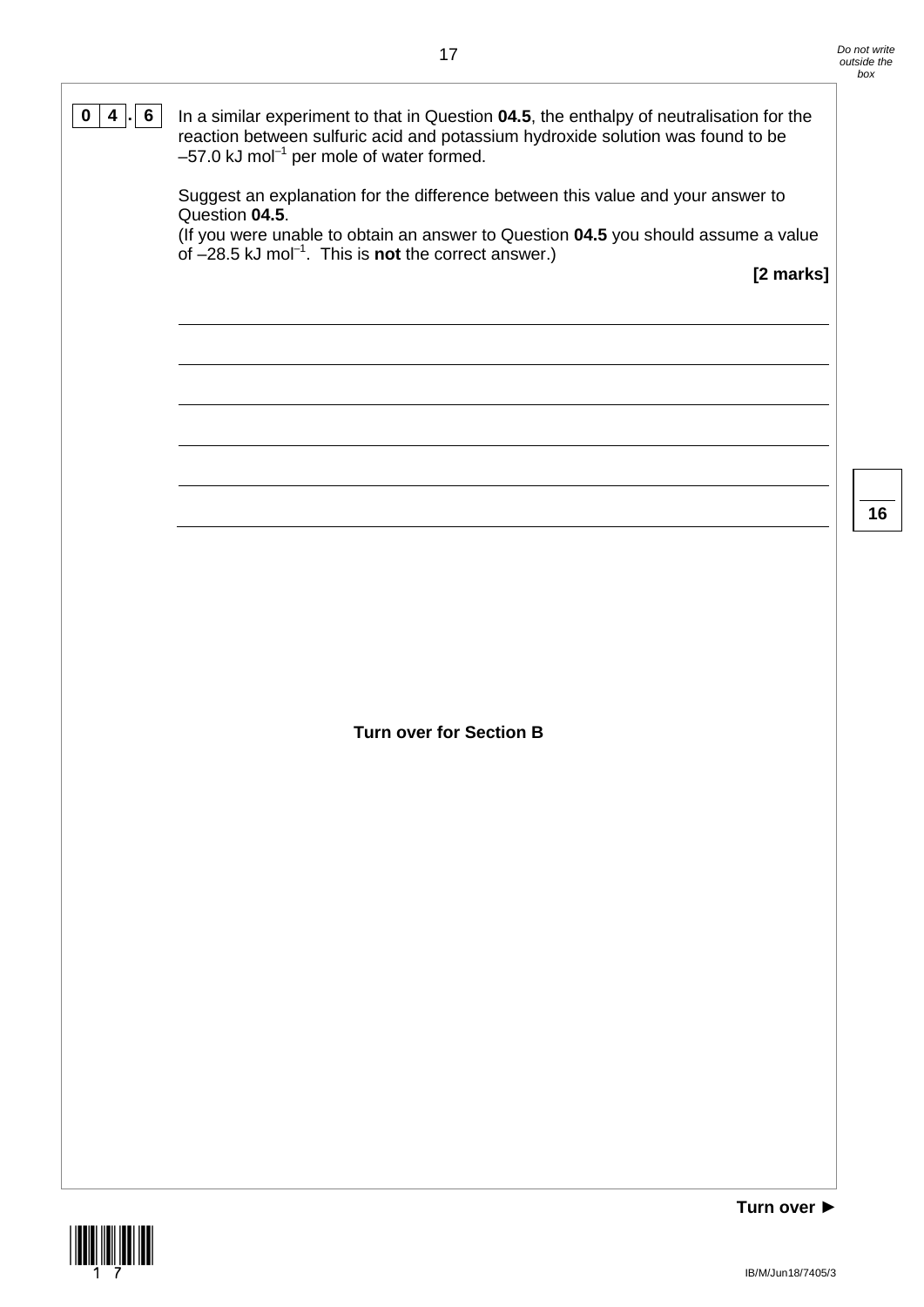|                      | <b>Section B</b>                               |                                                                                                      |            |  |  |
|----------------------|------------------------------------------------|------------------------------------------------------------------------------------------------------|------------|--|--|
|                      |                                                | Answer all questions in this section.                                                                |            |  |  |
|                      |                                                |                                                                                                      |            |  |  |
|                      | Only one answer per question is allowed.       | For each answer completely fill in the circle alongside the appropriate answer.                      |            |  |  |
|                      | CORRECT METHOD<br>WRONG METHODS                | $\phi$<br>$\infty$<br>$\circ$ $\Rightarrow$                                                          |            |  |  |
|                      |                                                | If you want to change your answer you must cross out your original answer as shown. $\triangleright$ |            |  |  |
| as shown.            |                                                | If you wish to return to an answer previously crossed out, ring the answer you now wish to select    |            |  |  |
|                      | Do not use additional sheets for this working. | You may do your working in the blank space around each question but this will not be marked.         |            |  |  |
|                      |                                                |                                                                                                      |            |  |  |
| $5\phantom{.0}$<br>0 |                                                | Which can be both an empirical and molecular formula of a stable compound?                           | $[1$ mark] |  |  |
|                      | A CH <sub>2</sub> O                            | $\circlearrowright$                                                                                  |            |  |  |
|                      | <b>B</b> $P_4O_{10}$                           | $\circlearrowright$                                                                                  |            |  |  |
|                      | $C$ NH <sub>2</sub>                            | $\hspace{1.5cm} \circ$                                                                               |            |  |  |
|                      | $D$ CH <sub>3</sub>                            | $\circ$                                                                                              |            |  |  |
|                      |                                                |                                                                                                      |            |  |  |
|                      |                                                |                                                                                                      |            |  |  |
|                      |                                                |                                                                                                      |            |  |  |
|                      |                                                |                                                                                                      |            |  |  |
|                      |                                                |                                                                                                      |            |  |  |
|                      |                                                |                                                                                                      |            |  |  |
|                      |                                                |                                                                                                      |            |  |  |

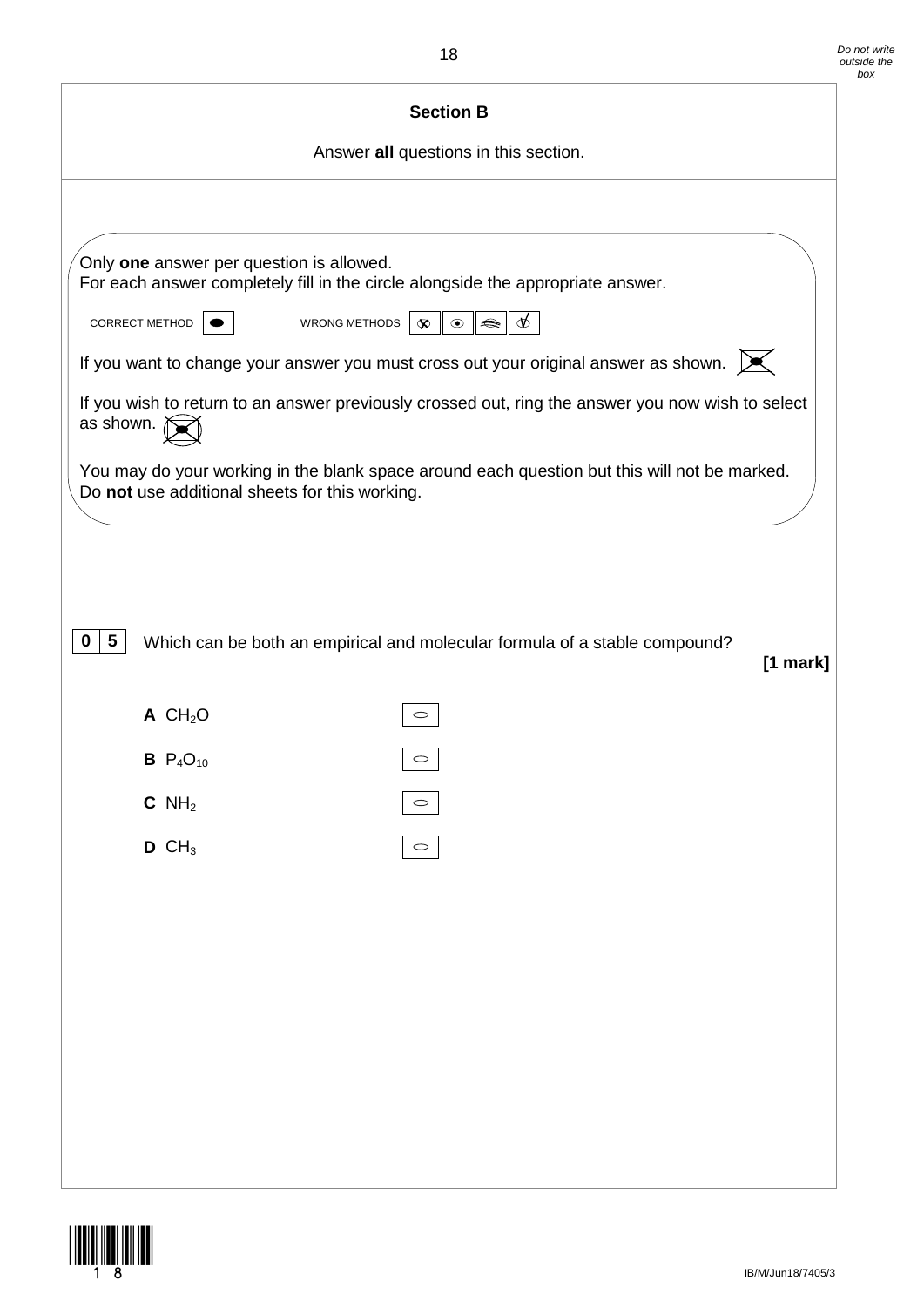

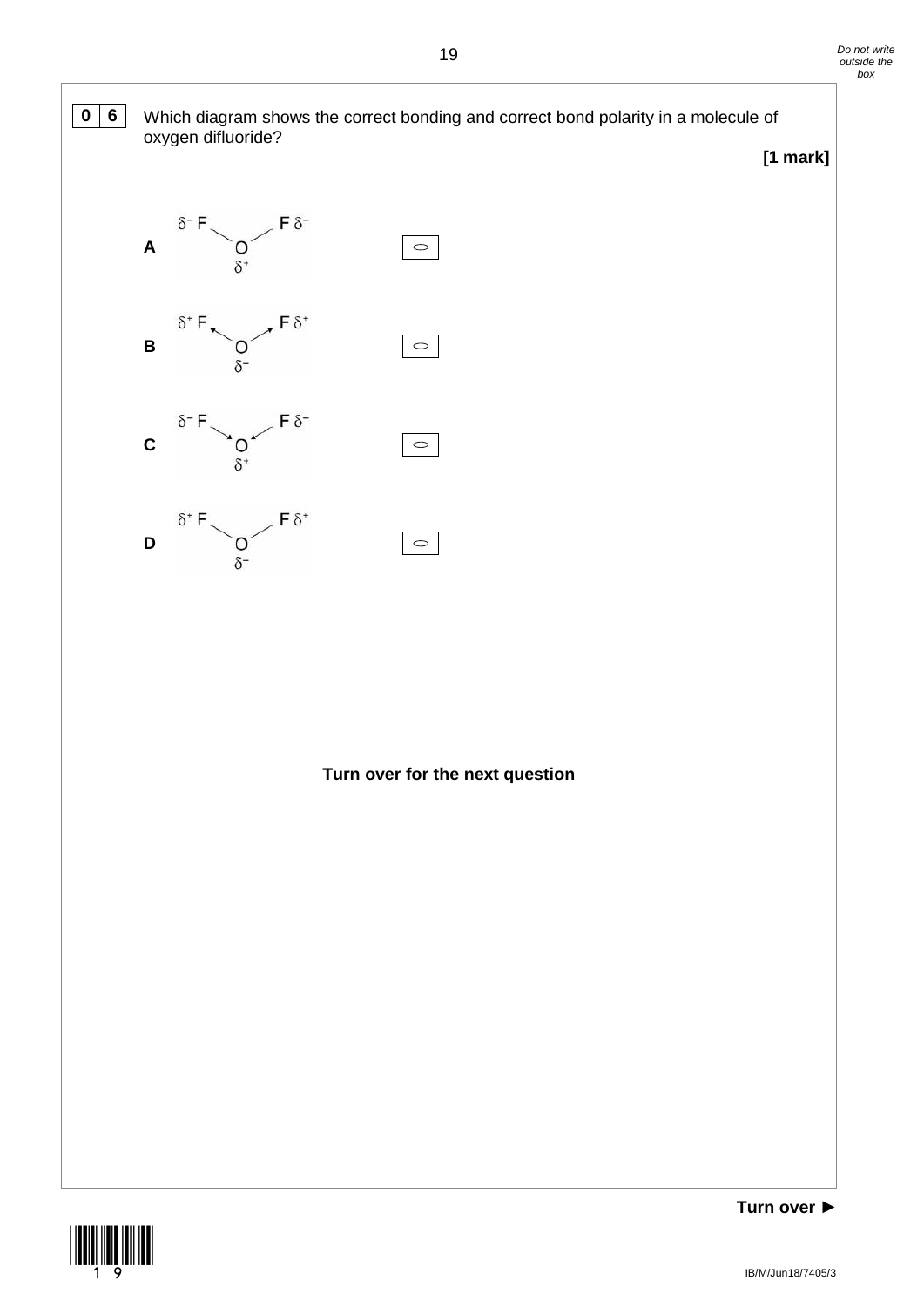

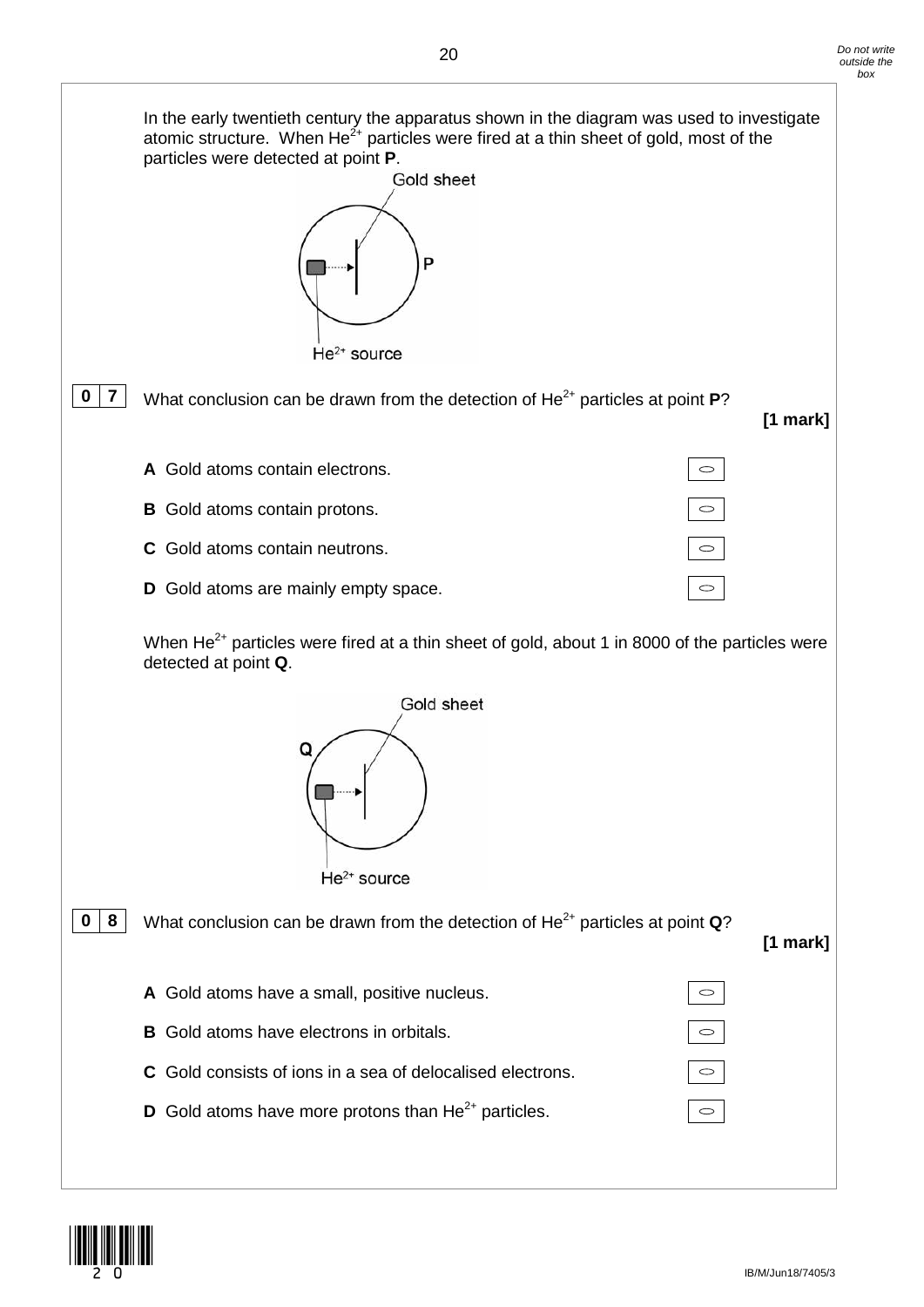

<u>|| || || || || || || || || || || ||</u>

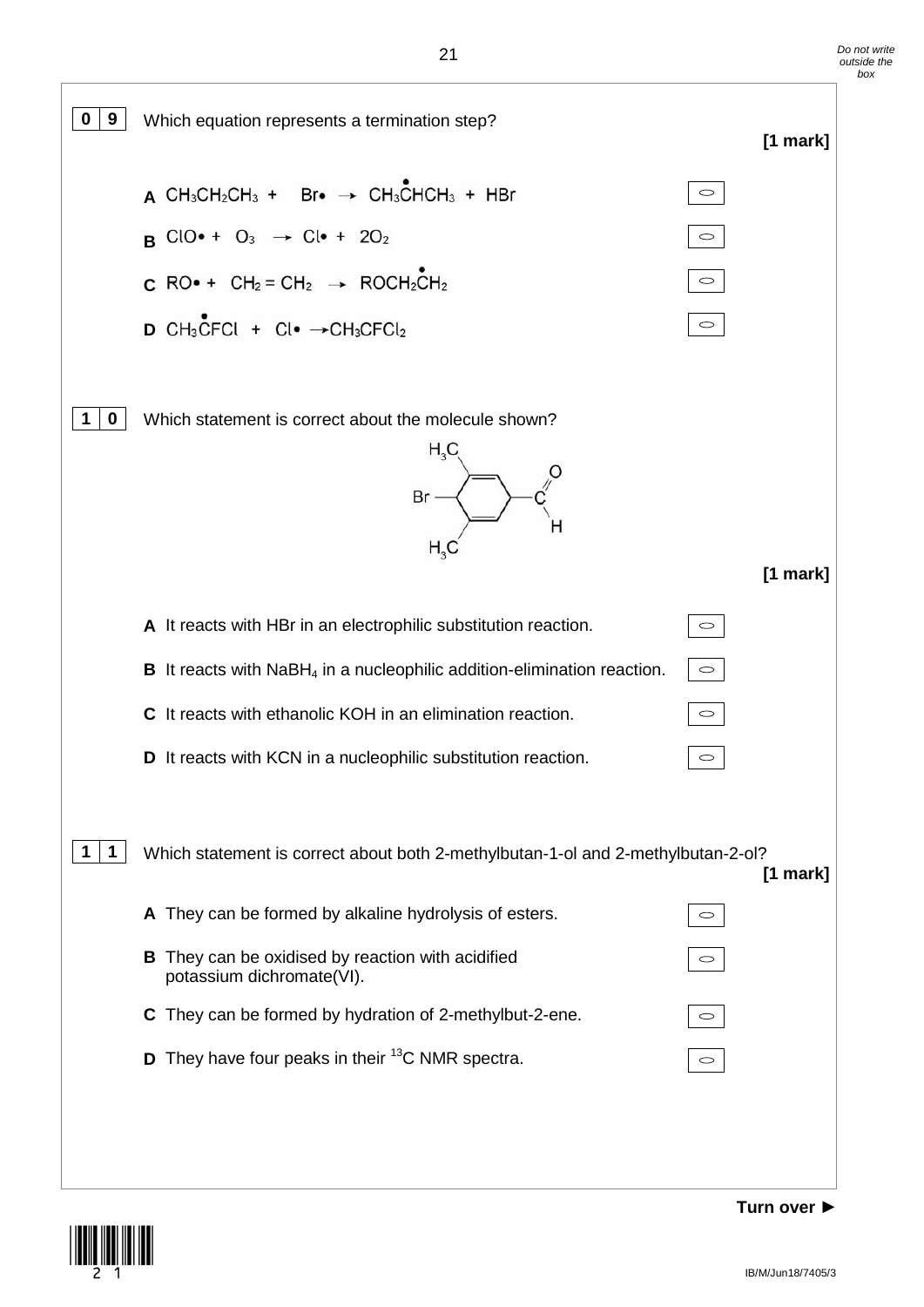

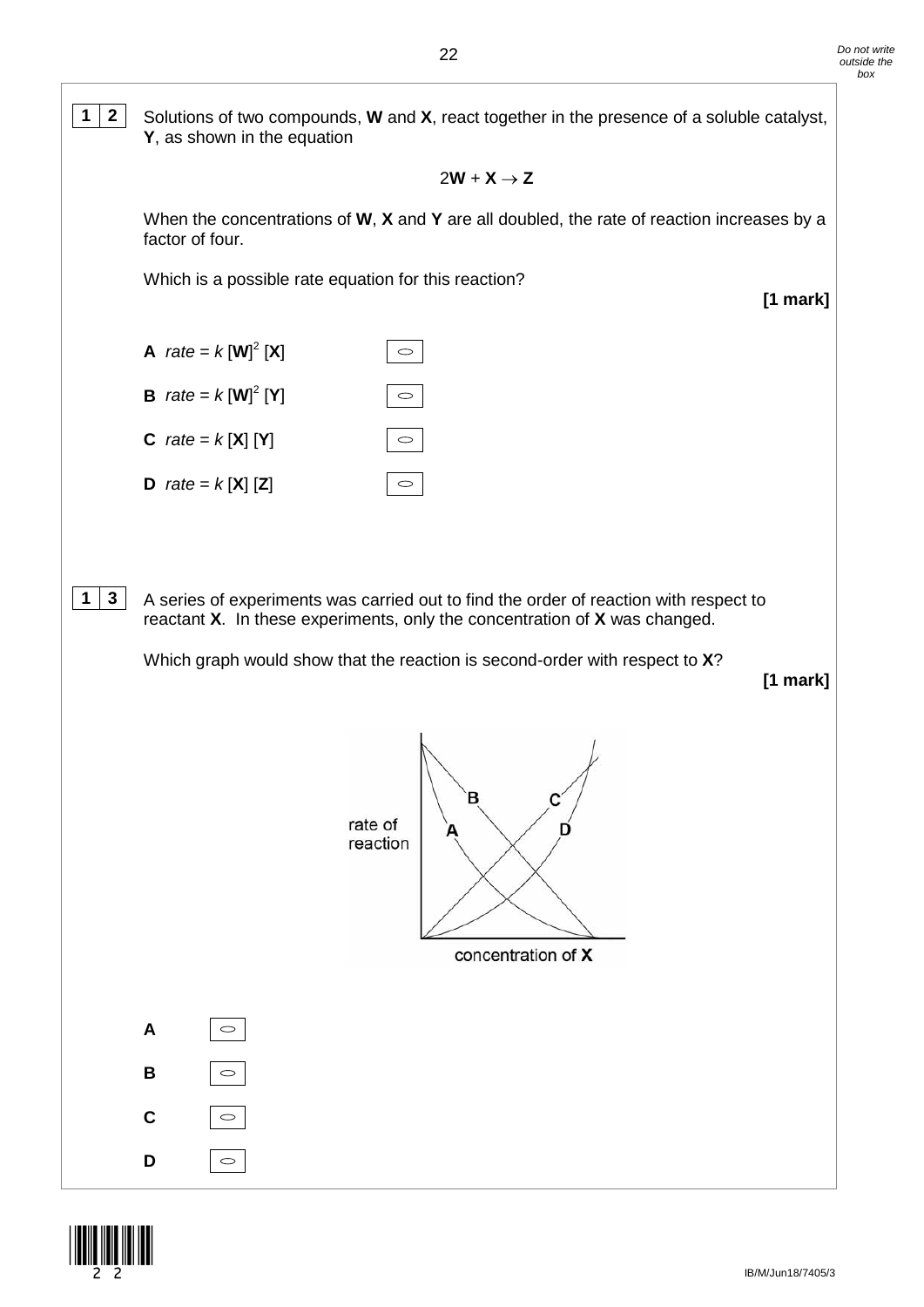

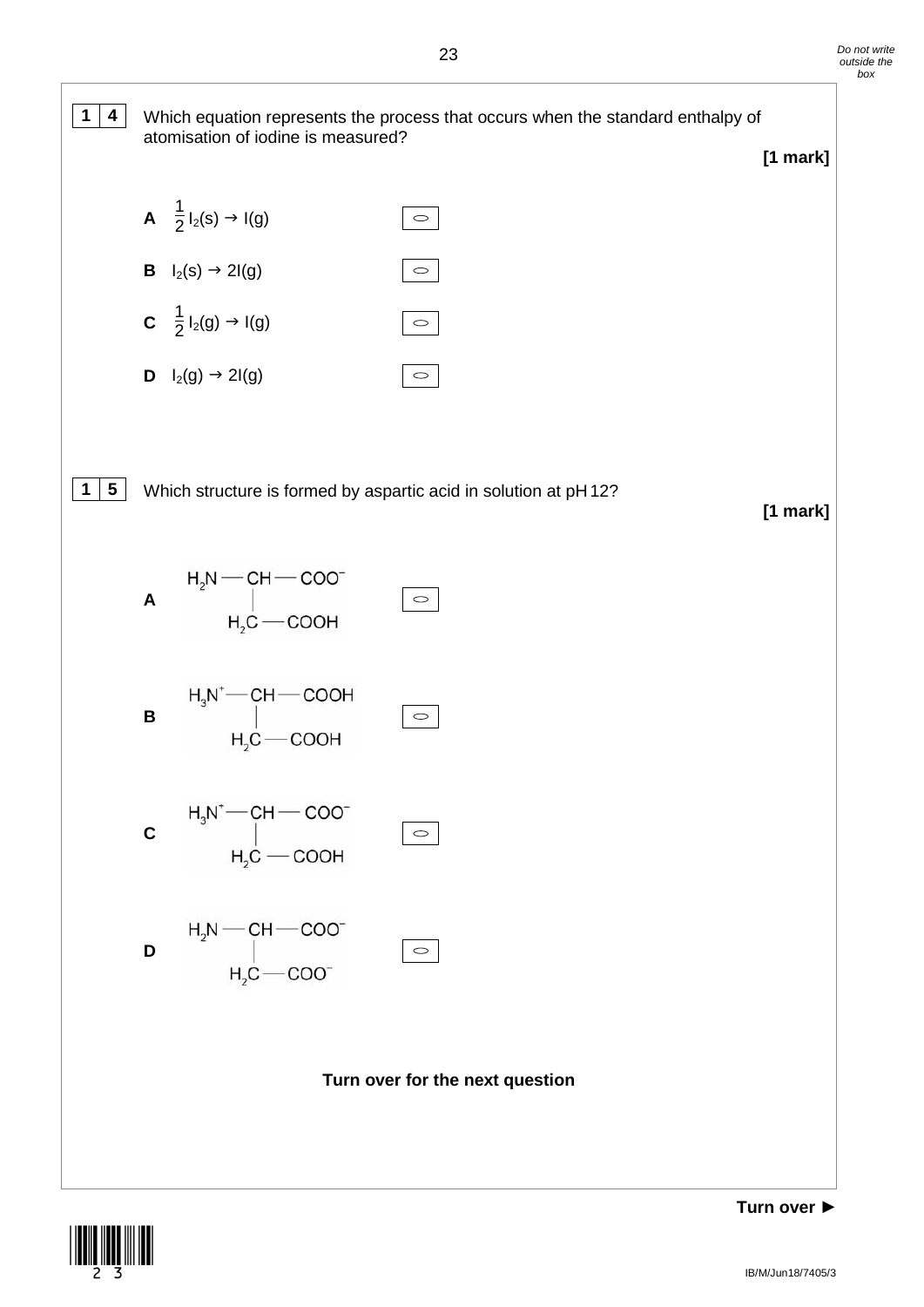| 6<br>1              | How many peaks are there in the $^{13}$ C NMR spectrum of 1,4-dimethylbenzene? |                     |                        | [1 mark] |
|---------------------|--------------------------------------------------------------------------------|---------------------|------------------------|----------|
|                     | A 8                                                                            | $\bigcirc$          |                        |          |
|                     | <b>B</b> 4                                                                     | $\bigcirc$          |                        |          |
|                     | C <sub>3</sub>                                                                 | $\circlearrowright$ |                        |          |
|                     | D <sub>2</sub>                                                                 | $\bigcirc$          |                        |          |
|                     |                                                                                |                     |                        |          |
| $\overline{7}$<br>1 | Which of these Period 3 elements has the highest melting point?                |                     |                        | [1 mark] |
|                     | A Aluminium                                                                    | $\circlearrowright$ |                        |          |
|                     | <b>B</b> Phosphorus                                                            | $\bigcirc$          |                        |          |
|                     | C Sodium                                                                       | $\circlearrowright$ |                        |          |
|                     | <b>D</b> Sulfur                                                                | $\circlearrowright$ |                        |          |
|                     |                                                                                |                     |                        |          |
| 8<br>1              | Chlorine reacts with cold, dilute, aqueous sodium hydroxide.                   |                     |                        |          |
|                     | Which is a complete list of the products?                                      |                     |                        | [1 mark] |
|                     |                                                                                |                     |                        |          |
|                     | A Sodium chloride, sodium chlorate(I) and water                                |                     | $\bigcirc$             |          |
|                     | <b>B</b> Sodium chlorate(I) and water                                          |                     | $\hspace{1.5cm} \circ$ |          |
|                     | $C$ Sodium chloride, sodium chlorate(V) and water                              |                     | $\circ$                |          |
|                     | D Sodium chloride and sodium chlorate(I)                                       |                     | $\bigcirc$             |          |
|                     |                                                                                |                     |                        |          |
|                     |                                                                                |                     |                        |          |
|                     |                                                                                |                     |                        |          |

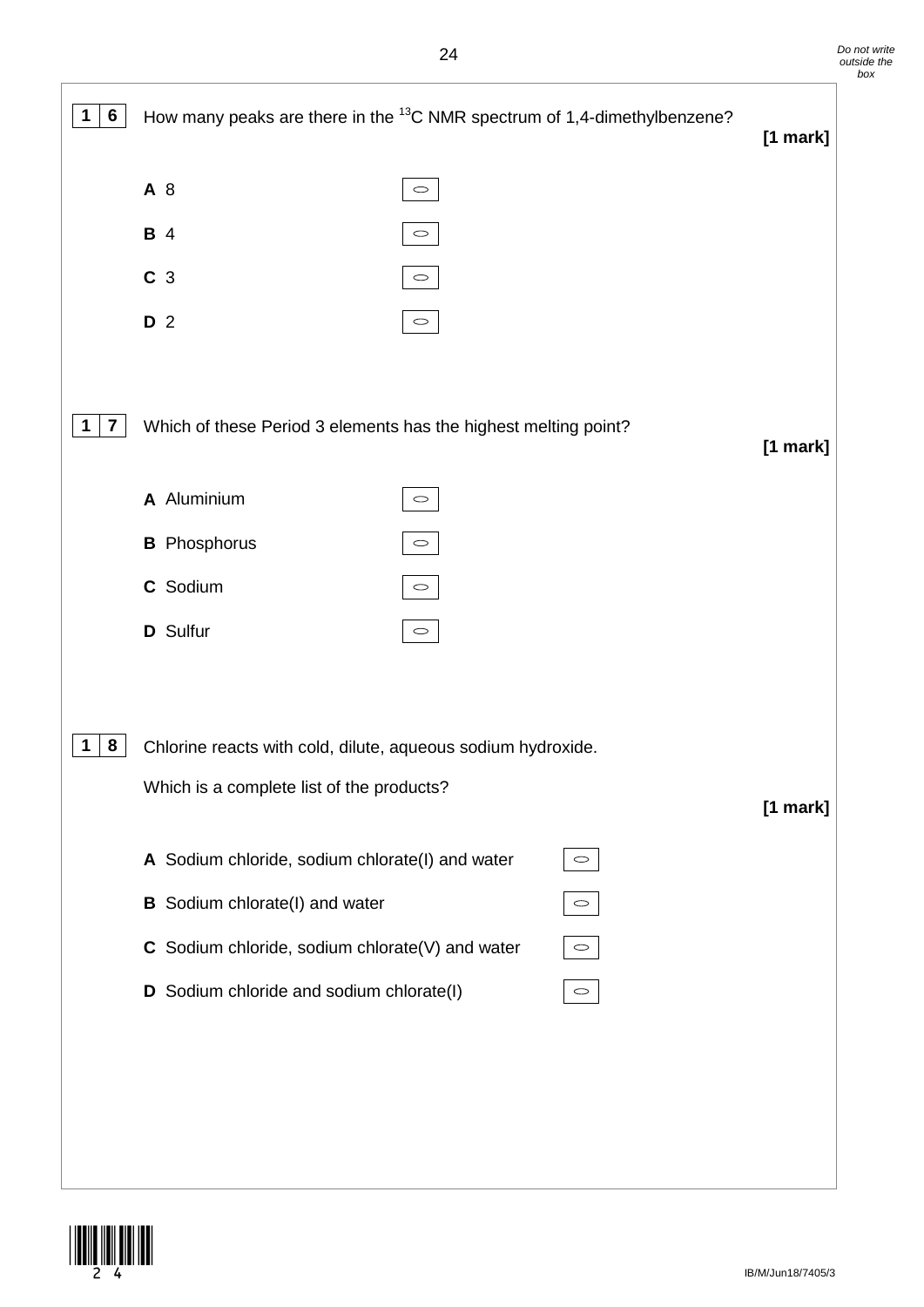| 9                           | Which products are formed when magnesium reacts with steam?                      | $[1$ mark]          |
|-----------------------------|----------------------------------------------------------------------------------|---------------------|
|                             |                                                                                  |                     |
|                             | A Magnesium hydroxide and hydrogen                                               | $\circlearrowright$ |
|                             | <b>B</b> Magnesium hydroxide and oxygen                                          | $\circ$             |
|                             | C Magnesium oxide and hydrogen                                                   | $\circ$             |
|                             | D Magnesium oxide and oxygen                                                     | $\circlearrowright$ |
|                             |                                                                                  |                     |
|                             |                                                                                  |                     |
| $\mathbf{2}$<br>$\mathbf 0$ | Which observation would confirm that ammonia gas is released when solid ammonium |                     |
|                             | chloride is warmed with solid calcium hydroxide?                                 | [1 mark]            |
|                             | A Damp blue litmus paper turns red when touched onto the solid<br>mixture.       | $\circ$             |
|                             | B Damp red litmus paper turns blue when touched onto the solid<br>mixture.       | $\circlearrowright$ |
|                             | C Damp blue litmus paper turns red when held just above the solid<br>mixture.    | $\circ$             |
|                             | D Damp red litmus paper turns blue when held just above the solid<br>mixture.    | $\circlearrowright$ |
|                             | Turn over for the next question                                                  |                     |
|                             |                                                                                  |                     |
|                             |                                                                                  |                     |
|                             |                                                                                  |                     |
|                             |                                                                                  |                     |
|                             |                                                                                  |                     |
|                             |                                                                                  |                     |
|                             |                                                                                  |                     |

25

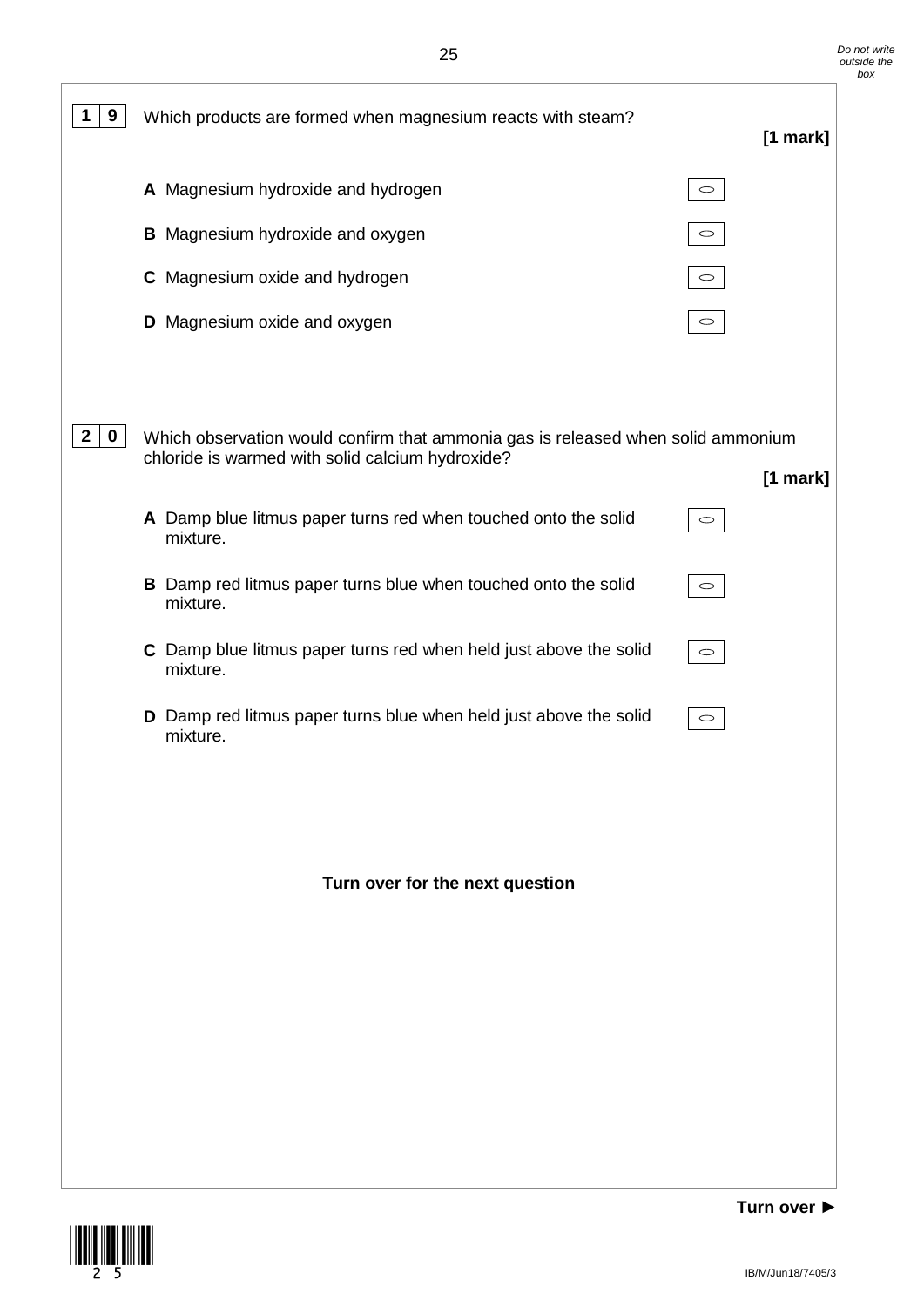

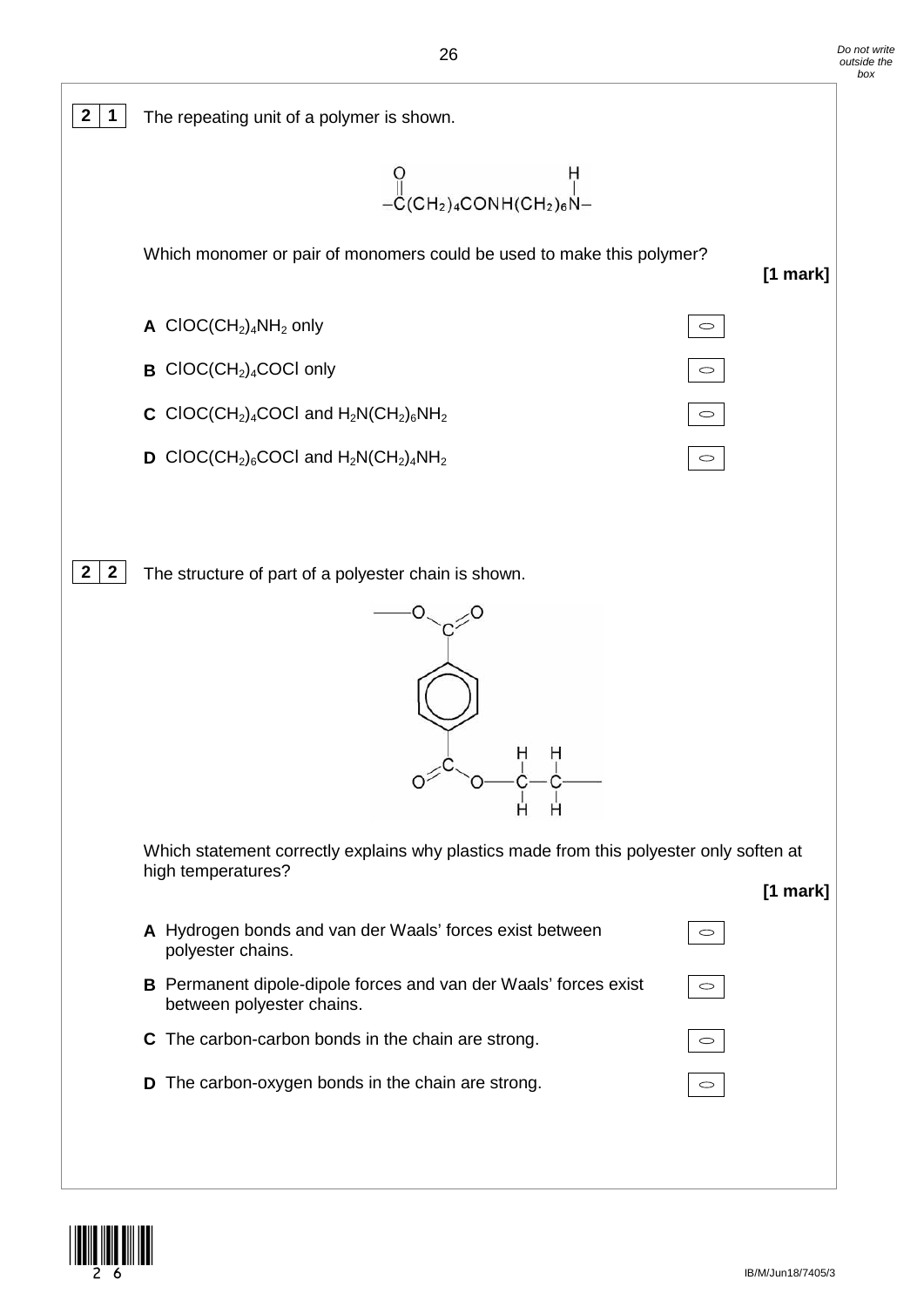

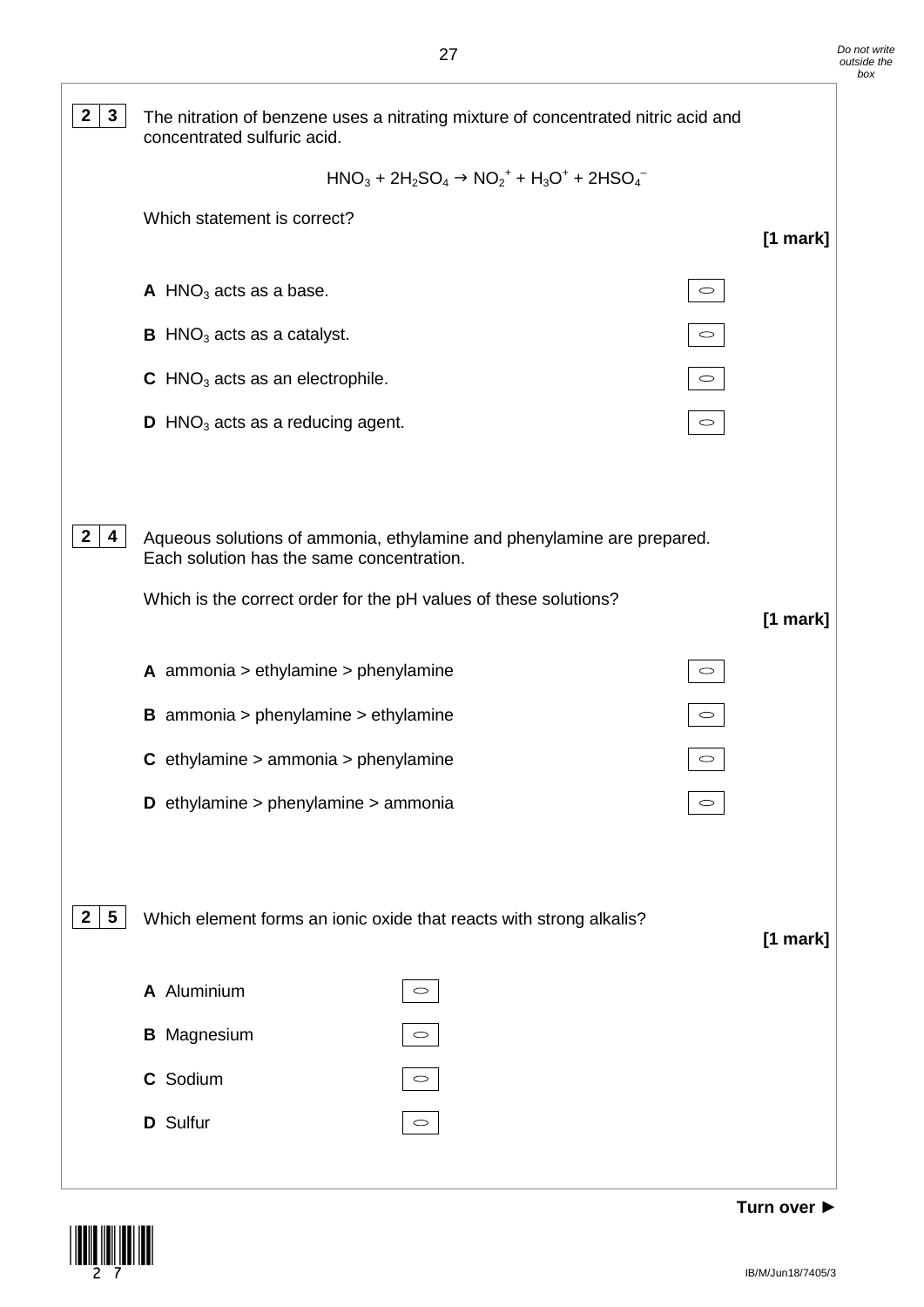

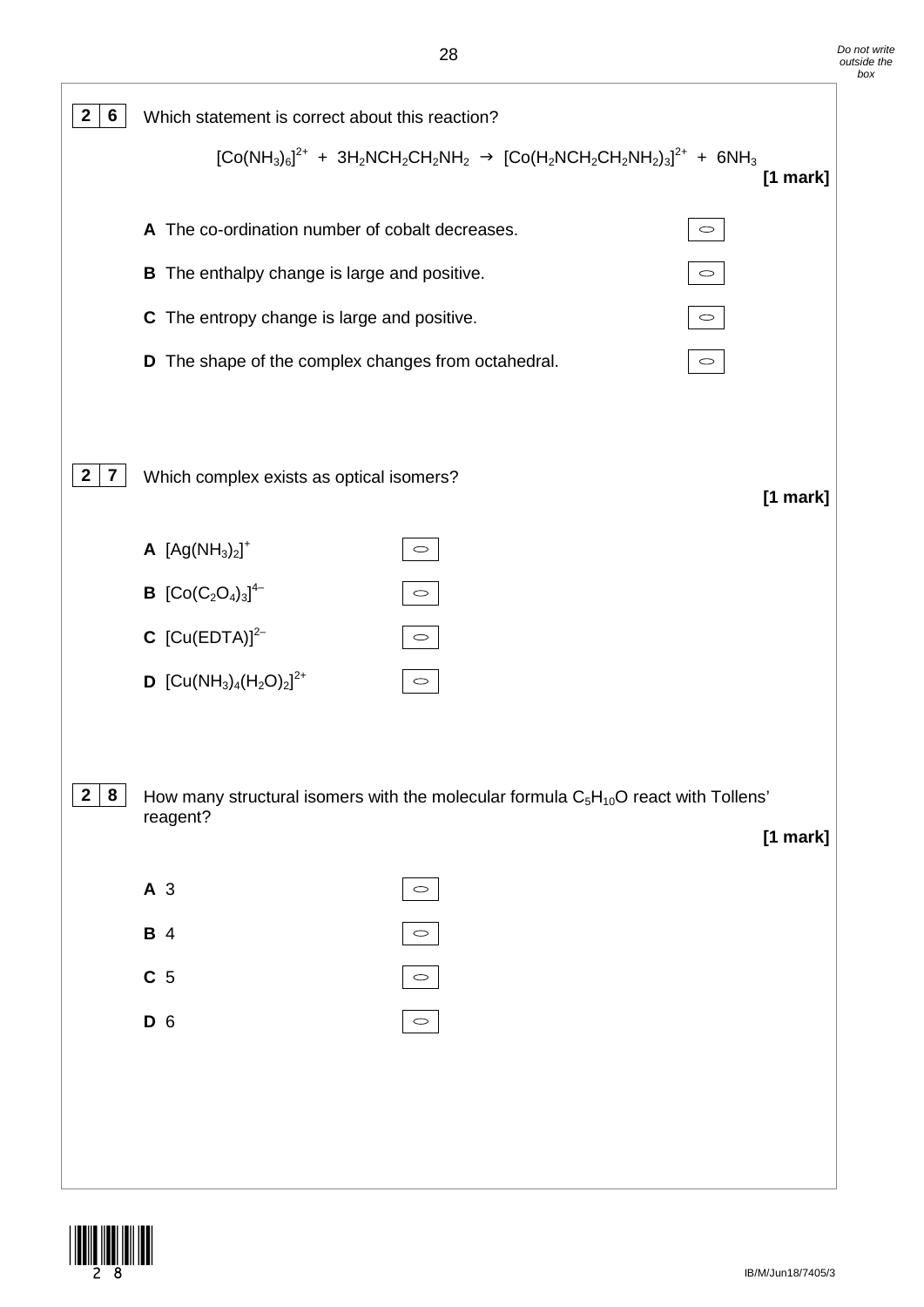

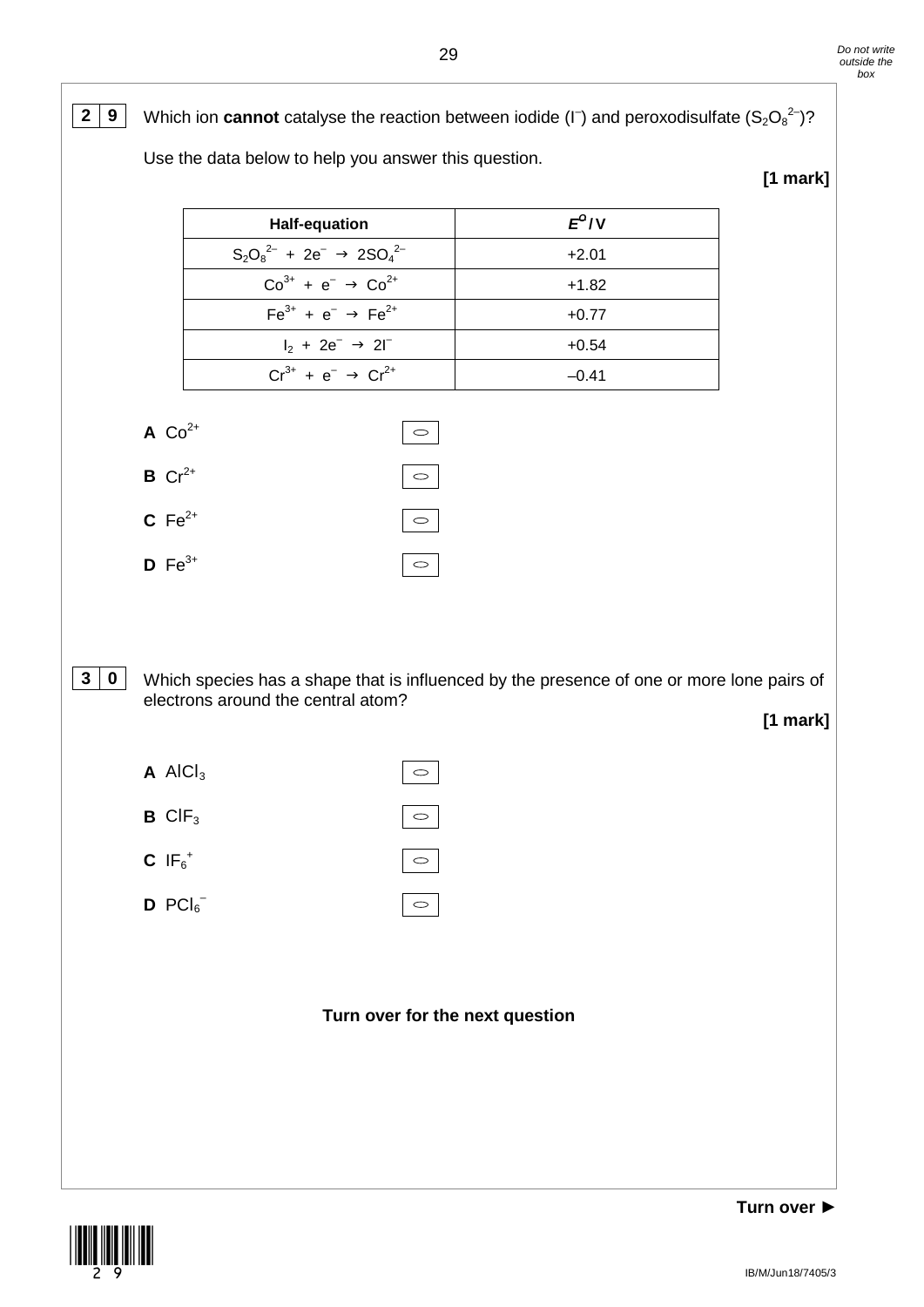|                     | Some 1.0 mol dm <sup>-3</sup> solutions were mixed using equal volumes of each solution.                                                                                                                                 |                     |                     |  |
|---------------------|--------------------------------------------------------------------------------------------------------------------------------------------------------------------------------------------------------------------------|---------------------|---------------------|--|
|                     | Which pair of solutions would give the greatest mass of solid?                                                                                                                                                           |                     |                     |  |
|                     |                                                                                                                                                                                                                          |                     | $[1$ mark]          |  |
|                     | <b>A</b> Ba(OH) <sub>2</sub> and MgCl <sub>2</sub>                                                                                                                                                                       |                     | $\circlearrowright$ |  |
|                     | <b>B</b> Ba(OH) <sub>2</sub> and MgSO <sub>4</sub>                                                                                                                                                                       |                     | $\circ$             |  |
|                     | C Ba(OH) $_2$ and NaCl                                                                                                                                                                                                   |                     | $\circ$             |  |
|                     | <b>D</b> Ba(OH) <sub>2</sub> and $Na2SO4$                                                                                                                                                                                |                     | $\circlearrowright$ |  |
|                     |                                                                                                                                                                                                                          |                     |                     |  |
|                     |                                                                                                                                                                                                                          |                     |                     |  |
| $\mathbf{2}$<br>3   | Which indicator should be used in a titration to find the concentration of a solution of<br>methylamine using 0.010 mol dm <sup>-3</sup> hydrochloric acid?                                                              |                     |                     |  |
|                     |                                                                                                                                                                                                                          |                     | [1 mark]            |  |
|                     | A Thymol blue                                                                                                                                                                                                            | (pH range 1.2-2.8)  | $\circ$             |  |
|                     | <b>B</b> Bromophenol blue                                                                                                                                                                                                | (pH range 3.0-4.6)  | $\circ$             |  |
|                     | C Phenol red                                                                                                                                                                                                             | (pH range 6.8-8.4)  | $\circ$             |  |
|                     | D Phenolphthalein                                                                                                                                                                                                        | (pH range 8.3-10.0) | $\circ$             |  |
|                     |                                                                                                                                                                                                                          |                     |                     |  |
|                     |                                                                                                                                                                                                                          |                     |                     |  |
| 3<br>$3\phantom{a}$ | Lattice enthalpy values can be obtained from Born-Haber cycles and by calculations<br>based on a perfect ionic model.<br>Which compound shows the greatest percentage difference between these two values?<br>$[1$ mark] |                     |                     |  |
|                     |                                                                                                                                                                                                                          |                     |                     |  |
|                     | A CsF                                                                                                                                                                                                                    | $\circlearrowright$ |                     |  |
|                     | <b>B</b> CsI                                                                                                                                                                                                             | $\circlearrowright$ |                     |  |
|                     | C LiF                                                                                                                                                                                                                    | $\circlearrowright$ |                     |  |
|                     | D Lil                                                                                                                                                                                                                    | $\circ$             |                     |  |
|                     |                                                                                                                                                                                                                          |                     |                     |  |
|                     |                                                                                                                                                                                                                          |                     |                     |  |

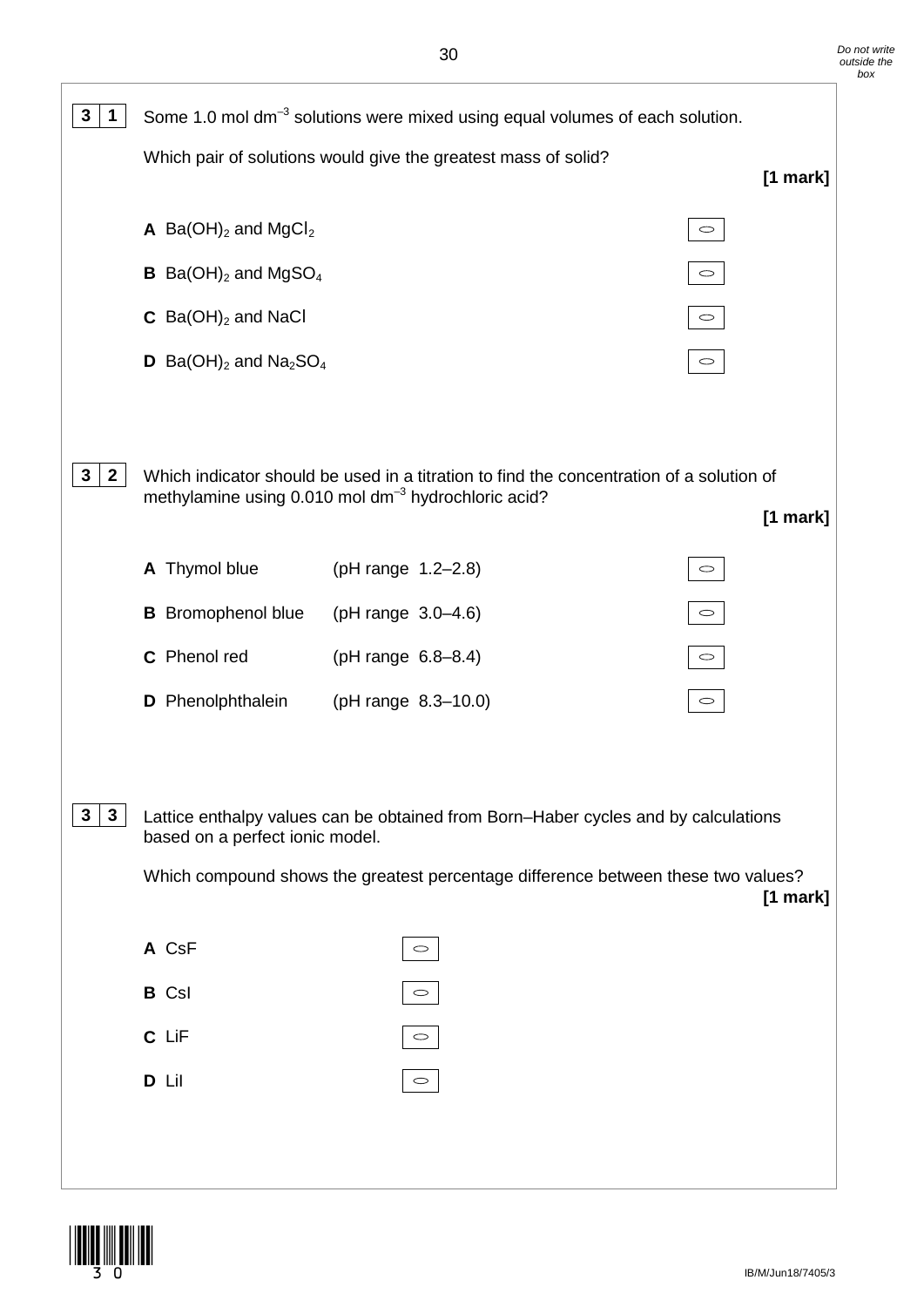

**30**



**END OF QUESTIONS**